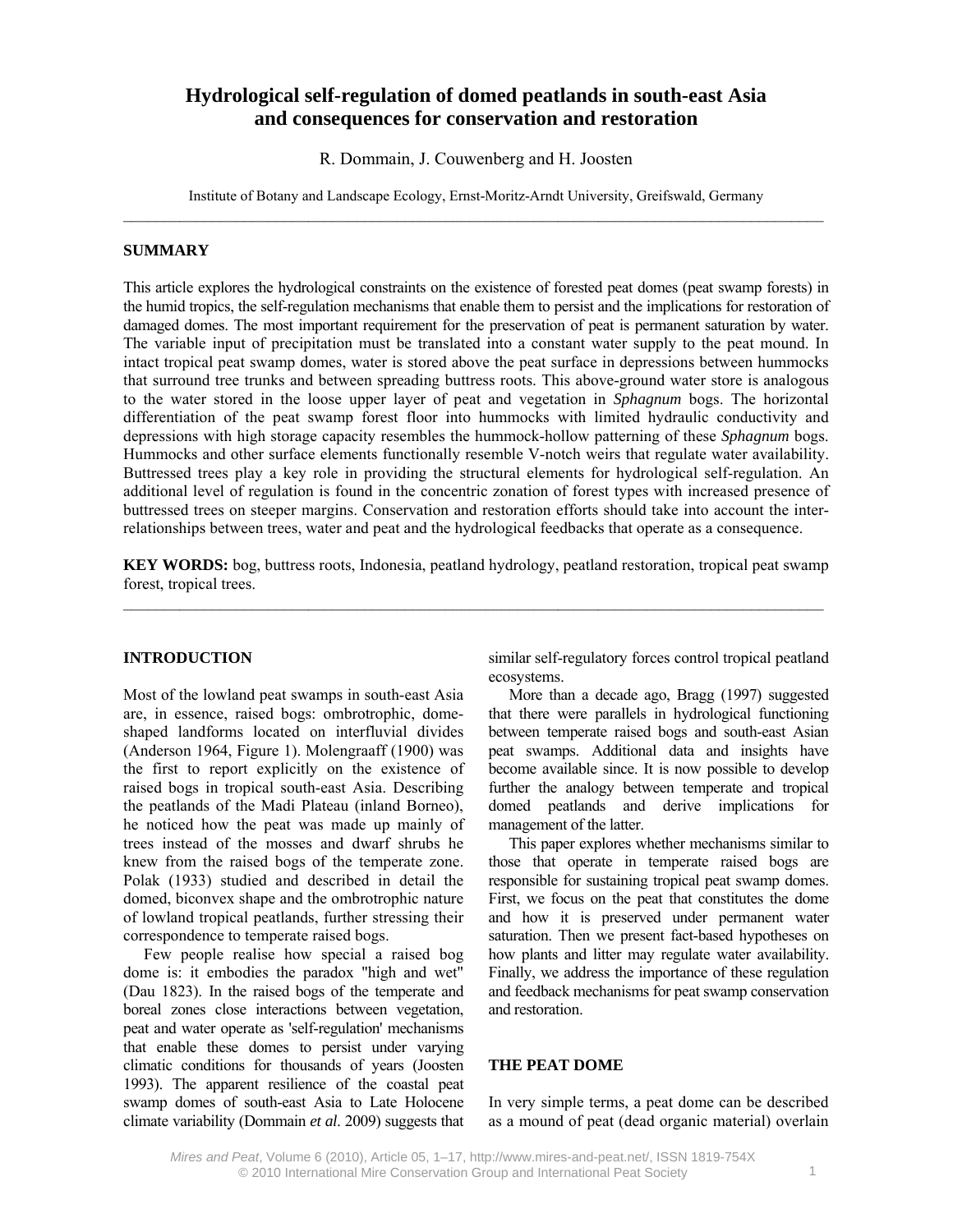

Figure 1. Cross-sections of peat domes in Borneo (after PS Konsultant 1998). Black lines denote the peat surface and grey lines the underlying mineral stratum. The domes are restricted in size by streams, in the lower example incising the dome.

by vegetation. The peat of the mound does not completely decompose so long as water saturation and consequent anoxic conditions prevail. However, permanent water saturation is not easily attained as even in the absence of evaporation - water is continuously lost from the mound by gravity drainage. To maintain permanent water saturation these water losses have to be compensated by a continuous input of rainwater. The question is then *how much* water input from above is needed to keep the mound fully and continuously water-saturated. For a mound with a circular base and half-elliptic crosssection, this amount (*U*) can be derived from Equation 1 (Childs 1969, Huisman 1972, Ingram 1982, Bakker 1992):

$$
\frac{U}{k} = \frac{2h^2}{R^2 - r^2}
$$
 [1]

in which:

- $U$  = the rate of water input to the mound (m d<sup>-1</sup>);
- $k =$  the hydraulic conductivity of the peat (m d<sup>-1</sup>);
- $h =$  the height of the mound at point  $r(m)$ ;
- $R =$  the radius of the mound (m); and
- $r =$  the distance (m) from any point to the centre of the mound

This simple equation incorporates the following assumptions:

- 1. No water disappears into the mineral subsoil beneath the peat mound. This approximation is valid for tropical peat domes as the subsoil beneath them consists of mangrove clay or podsols with an impermeable hardpan layer (Anderson 1964, 1983, Bruenig 1974, 1990), or the peat is isolated from the mineral subsoil by sparingly permeable peat or strongly humified layers.
- 2. The hydraulic conductivity is uniform in all directions throughout the peat mound. This assumption may not apply to tropical peat domes (Ong & Yogeswaran 1992, Takahashi & Yonetani 1997; cf. Nughroho *et al*. 1997) but, as we shall see, inaccuracy here would not change our principal findings.

Let us take as an example a peat dome with a radius of 3 km and a summit height of 5 m. Equation 1 shows that, in order to keep a peat mound of these dimensions permanently wet,  $U/k$  must be 5.6 10<sup>-6</sup> m  $d^{-1}$ . The required water input (*U*) can thus be derived if the hydraulic conductivity *k* is known. Reliable data for hydraulic conductivity (*k*) of tropical peats are still limited, particularly for deeper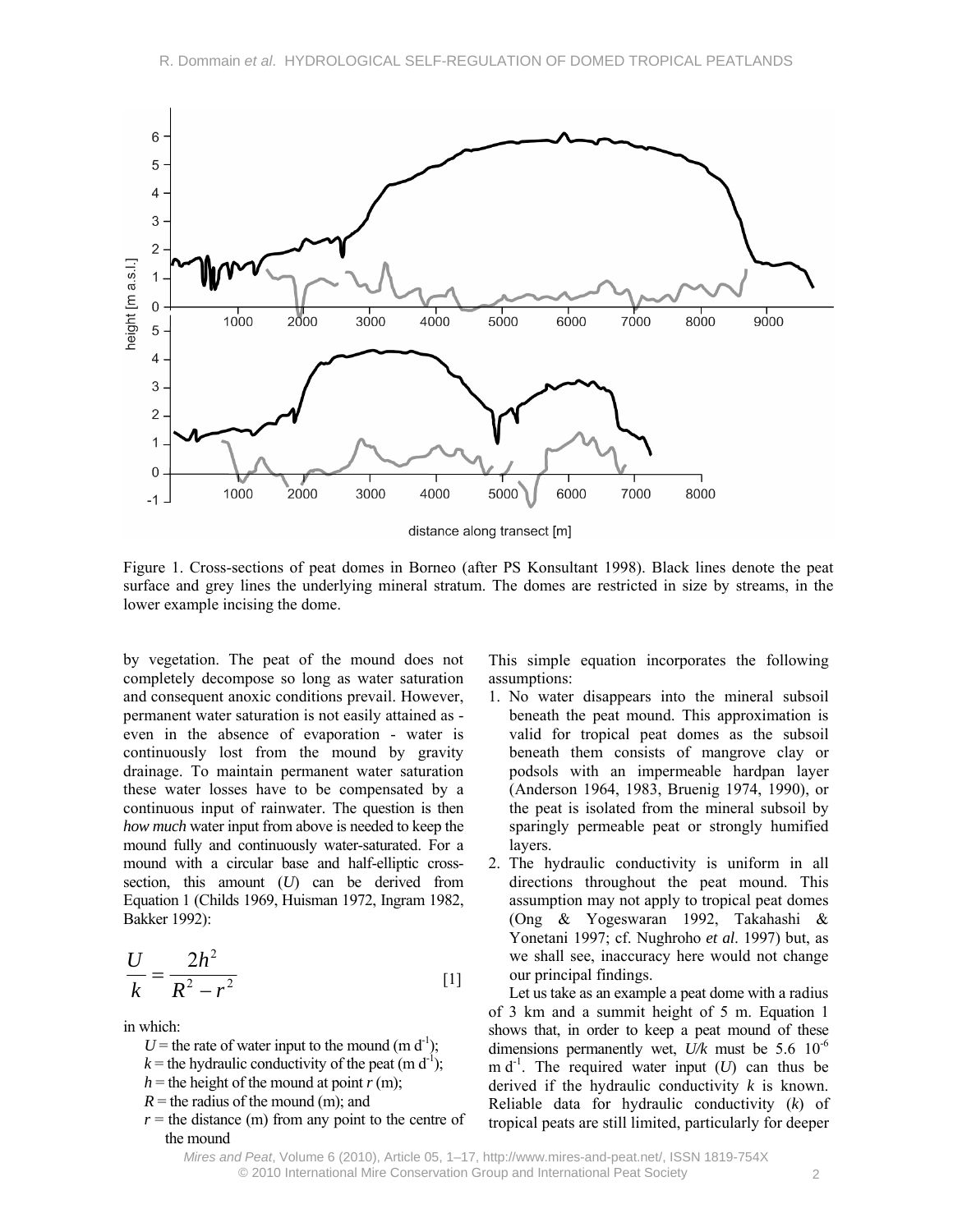| Hydraulic<br>conductivity $(m/d)$ | Specifications                                  | Reference                   |
|-----------------------------------|-------------------------------------------------|-----------------------------|
| 0.4                               | 1.5 m below the surface                         | Takahashi & Yonetani (1997) |
| $0.05 - 2.8$                      |                                                 | Nughroho et al. (1997)      |
| 9                                 | estimated for uppermost 1 m of peat             | Takahashi & Yonetani (1997) |
| $0.5 - 28$                        | fibrous woody peat                              | Ong & Yogeswaran (1992)     |
| $0.001 - 35$                      | review of measurements in Sarawak peats         | Ong & Yogeswaran (1992)     |
| $4 - 59$                          | measurements, probably in upper peat layer      | DID & LAWOO (1996)          |
| 30                                |                                                 | Siderius (2004)             |
| $10 - 140$                        | review of modelled values                       | Ong & Yogeswaran (1992)     |
| 200                               | derived from field observations                 | Hoekman (2007)              |
| $116 - 483$                       | fibrous woody peat with preferred flow pathways | Ong & Yogeswaran (1992)     |

Table 1. Hydraulic conductivity of tropical peatswamp forest peats.

layers (Table 1). Applying a hydraulic conductivity value of 10 m  $d^{-1}$  we calculate a necessary water supply of only  $5.6 \times 10^{-5}$  m d<sup>-1</sup> or 20 mm per year. If the hydraulic conductivity were lower or the radius larger, an even lower water supply would suffice. So, in a climate with several thousands of millimetres of annual precipitation, a peat mound apparently needs only a very small fraction of that amount to maintain itself (Hooijer 2005, Hoekman 2007). The question then arises: why aren't there many more peat domes in the humid tropics?

The preservation of the peat mound requires *permanent* water saturation, which implies that the small amount of water input - in our example 20 mm per year - has to be distributed *absolutely uniformly* over the year. If the water supply is irregular, during every moment that the peat mound is not fed with water, the water level will drop, the uppermost layer of peat will no longer be saturated, and the now aerobic peat will decompose. If an absolutely constant supply of water is not guaranteed, peat cannot persist and will eventually disappear.

Even in the humid tropical climate of south-east Asia it is *not* raining most of the time. Most of the peat swamp area of south-east Asia is in fact subject to marked dry spells. A distinct dry season is experienced in monsoon regions (Aldrian & Susanto 2003, Hendon 2003), and droughts of 30 days or more may also occur in coastal perhumid regions (Brunig 1969, Whitmore 1975, Walsh 1996, Harrison 2001). In southern Borneo, southern Sumatra, Java and the Lesser Sunda Islands the monsoon-governed dry season (May–September) is

particularly strong; monthly mean precipitation may drop below 100 mm (Aldrian & Susanto 2003). During El Niño events, which recur every 2–10 years (Philander 1983). droughts are more extreme (Walsh 1996, Harrison 2001, Figure 2a, Figure 3a). Even in the wet season, dry spells spanning several days may occur (Figures 2a, 2b, 3a).

The varying weather conditions severely constrain peat formation and preservation because they induce large water table fluctuations. Consequently, a peat mound in the humid tropics also needs an interface between the reality of fluctuating water supply and the requirement for constant water saturation. The temporally varying precipitation and evapotranspiration must be transformed into a steady supply of water to the peat by a structure placed between the atmosphere and the peat. Such a structure on top of the peat mound must combine:

- a *limited horizontal hydraulic conductivity*, i.e. a resistance to water flow ensuring the retention of water that would otherwise immediately flow away after rain showers, and
- a *large storage capacity*, i.e. the storage of sufficient water to compensate for water lost from the mound by gravity drainage and evapotranspiration during rain-free periods.

Limited hydraulic conductivity requires the presence of densely packed material with little interspace. Such material leaves little room for water storage, however. Thus these requirements seem diametrically opposed. The solution to the dilemma is found in passive spatial and/or active temporal division of the contrary tasks.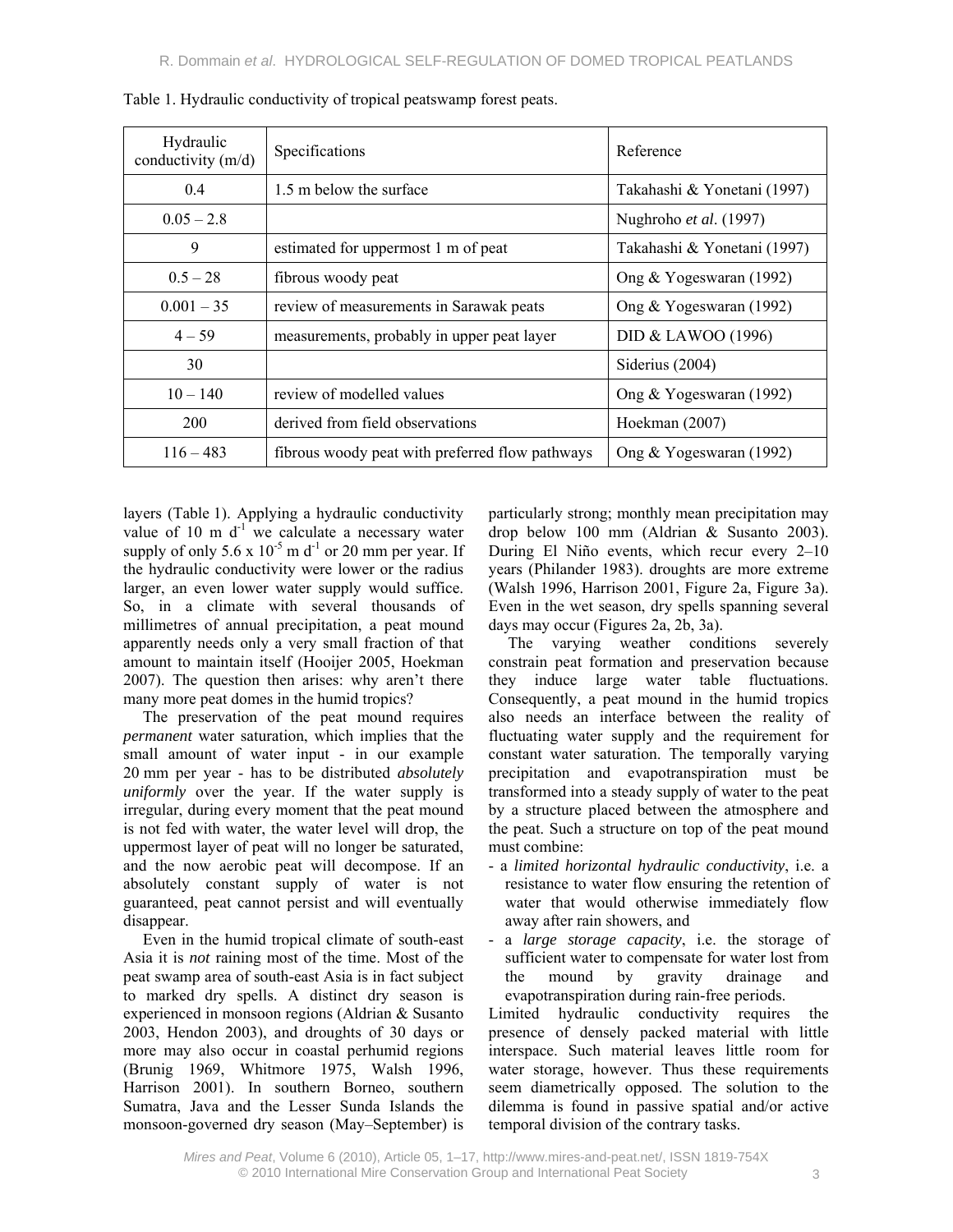

Figure 2. Precipitation data for Palangka Raya, Central Kalimantan, Indonesia: (a) daily rainfall between 1981 and 2009, shaded areas indicate data gaps in 2002 and 2003, asterisks denote \*weak, \*\*moderate and \*\*\*strong El Niño years; (b) high resolution (6-hourly) data for January–July 2005 (abscissa = hours after 00:00 hrs on 01 January 2005), data from NOAA National Climatic Data Center.

## **SURFACE STRUCTURES**

In *Sphagnum* bogs of the boreal and temperate zones the upper layer of loose moss biomass and scarcely decomposed peat combines a limited hydraulic conductivity - which restricts drainage - with a high storage capacity which restricts water level fluctuations and facilitates the small but continuous supply of water to the denser underlying peat mound. In addition, the upper layer displays a coarser-scale horizontal differentiation. Limited hydraulic conductivity and a large storage capacity are also combined in a hummock-hollow surface pattern where dense and higher hummocks stagnate the flow of water and hollows store the surplus. The random configuration

of hummocks and hollows can develop into regular string-flark surface patterns aligned perpendicular to the water flow, which further increases water storage (Couwenberg 2005).

In addition, a temporal separation of limited hydraulic conductivity and large storage capacity is realised in the upper layer of a *Sphagnum* bog. In this upper layer decomposition and collapse of the peat matrix result in decreased pore space, lower hydraulic conductivity and consequently less discharge. Addition of fresh material to the top continually replaces the lost coarse pore space and restores high storage capacity (Couwenberg & Joosten 1999). The result is a distinct vertical gradient in pore space and hydraulic conductivity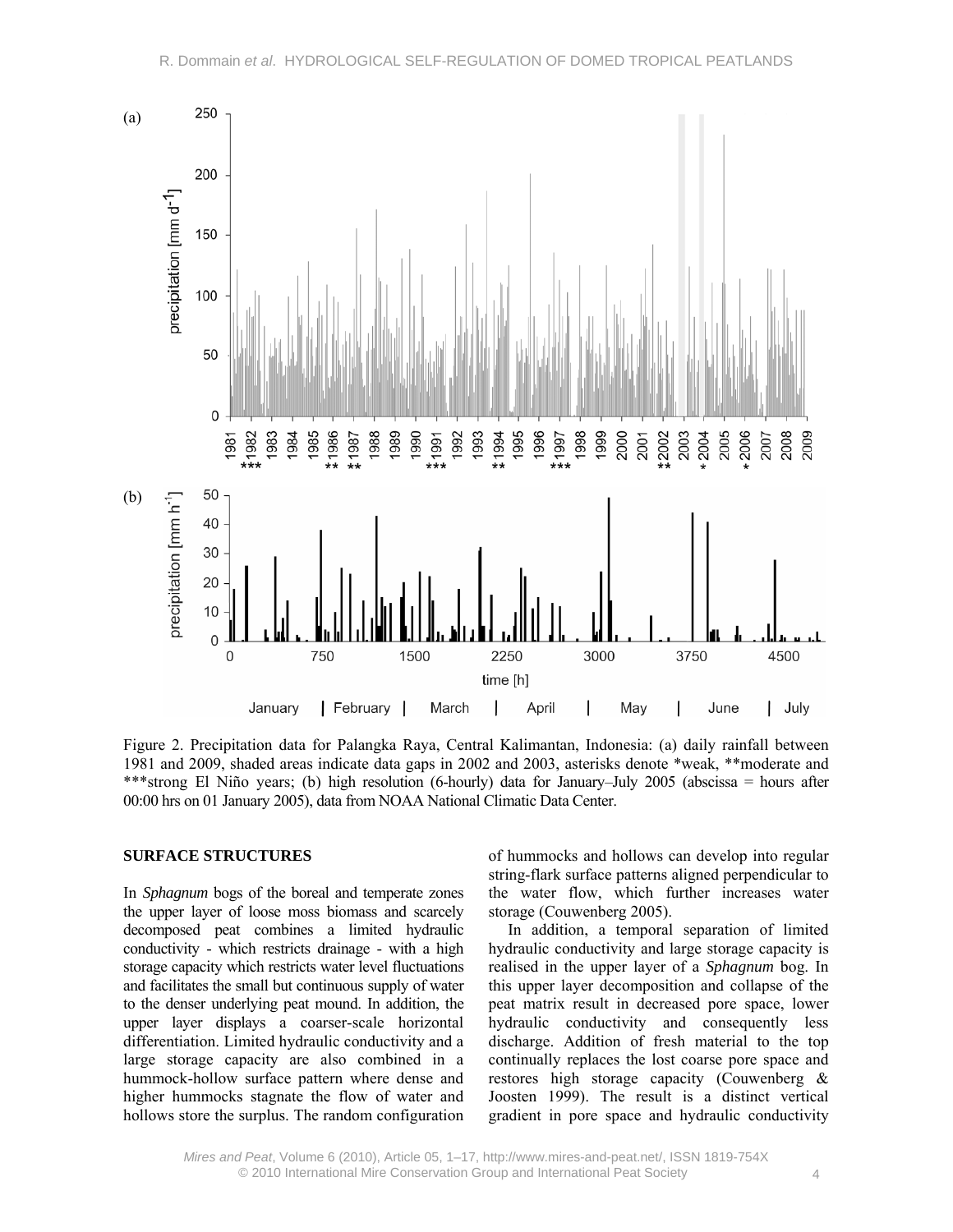

Figure 3. Hydrological data for an area of pristine peat swamp forest near Palangka Raya, Central Kalimantan: (a) water levels and precipitation in 1996–1998, after Takahashi *et al.* (2000) (note that 1997 was a strong El Niño year); and relationships of water level during days without rainfall with (b) runoff from March 1998 to February 1999 (after Kayama *et al.* 2000), and (c) runoff in June–October 1997 (•) and March–October 1998 (●) (after Takahashi *et al.* 2000). The datum level (zero on the vertical axes) is the ground surface.

(functionally similar to a V-notch weir, Clymo 1991). At high water levels, discharge through the more open structure at the top is rapid, regulating peak discharge and preventing erosion. As the water level is lowered, discharge occurs through the progressively smaller pores of deeper, more decomposed material (Ivanov 1953, 1981). Moreover, at lower water levels the loss of surfacelayer buoyancy causes an increase in effective stress on the underlying water-saturated peat layers, which further compacts the peat and reduces hydraulic

conductivity (Price 2003). The uppermost layer thus provides, by negative feedback, a self-regulation mechanism that limits the amplitude of water table fluctuations under varying meteorological conditions and guarantees the constant water supply that the underlying peat mound needs.

In domed tropical peat swamps we find trees growing on hummocks of root material and litter. Particularly large hummocks (> 0.4 m high) establish around buttressed trees (Shimamura & Mimose 2005, 2007; Figure 4). Spreading plank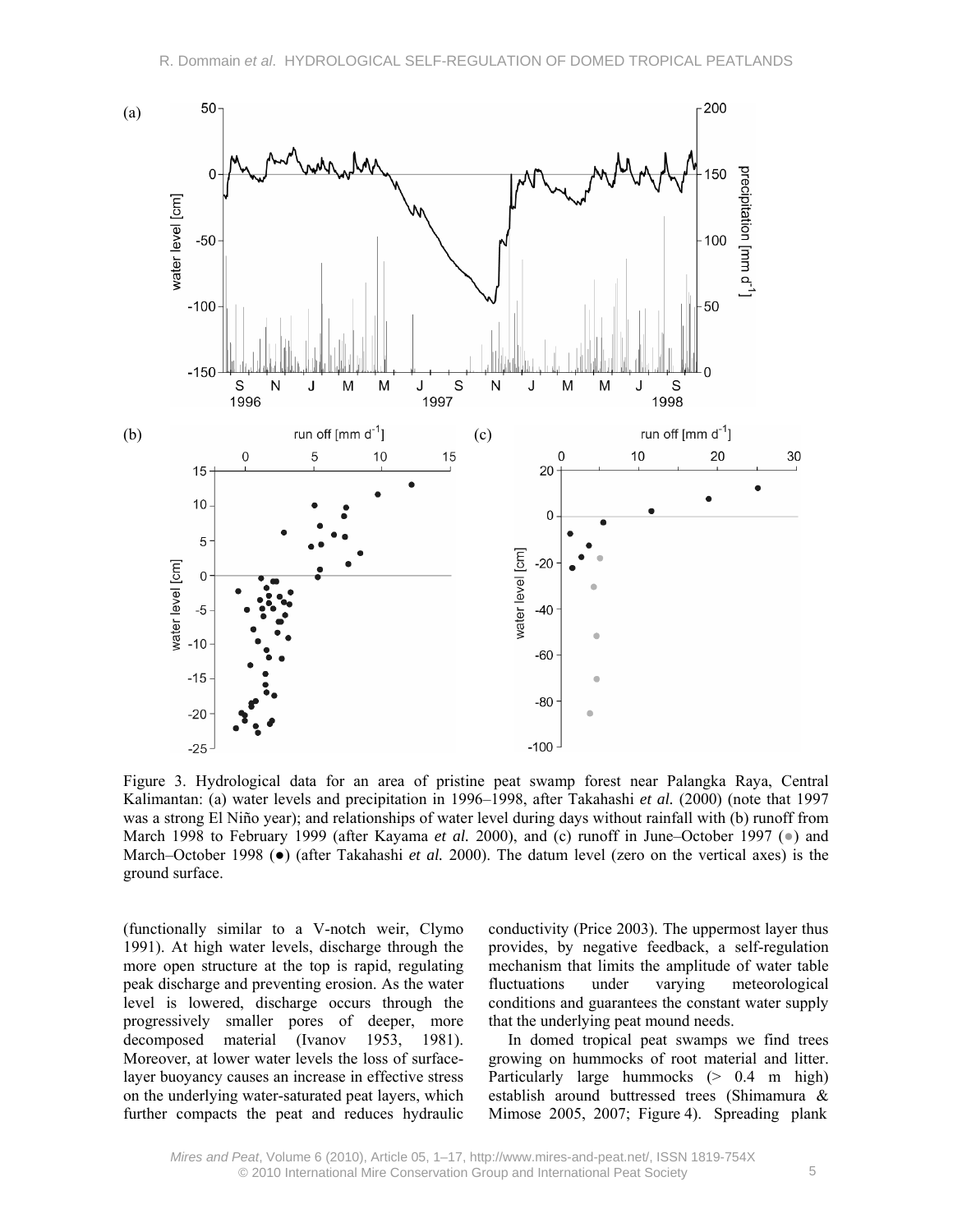

Figure 4. Change in surface height with distance from living established and dead buttressed trees and from trees of two non-buttressed species (after Shimamura & Momose 2007).

buttresses are additional elements that restrict the movement of water across the forest floor (Herwitz 1988, Takahashi *et al*. 2000, Kayama *et al*. 2000, Figure 5). In this way runoff is retarded and water is stored in depressions between hummocks and behind buttresses (Herwitz 1988). This pattern of live and dead plant material and the general surface roughness result in large amounts of water being withheld in depression storage and surface detention. The peat swamp forest floor and the lower part of the above-ground vegetation thus fulfil the combined but horizontally separated tasks of limited hydraulic conductivity and high storage capacity. In undisturbed peat swamp forests the water level remains above the surface for most of the year (Anderson 1964, Ong & Yogeswaran 1992, Takahashi *et al*. 2000, de Vries 2003, Hooijer 2005; Figure 3). As in *Sphagnum* bogs of the boreal and temperate zone, water level fluctuations in tropical peat swamps are largely restricted to an uppermost layer; in this case composed of above-ground roots, litter and vegetation and the depressions between them. The peat underneath this layer is kept permanently wet.

Aerobic decay on the forest floor is rapid (Brady 1997, Chimner & Ewel 2005, Yule 2008), whereas below-ground anaerobic decomposition of the more recalcitrant material is low (cf. Miyajima *et al*. 1997, Jackson *et al*. 2008, Couwenberg *et al*. 2010). As a consequence, no V-notch structure develops in the upper peat layer. Instead, a gradient of hydraulic conductivity is created above the ground surface (cf. Bragg 1997, Hoekman & Vrielink 2007; Figure 3b, c) by litter and vegetation including buttress roots (Shimamura & Momose 2005, 2007; Figures 4, 6). The lower the water level drops, the more runoff is obstructed. While low water levels lead to

decomposition, too-high water levels would prevent peat swamp forest trees from growing and lead to excessive surface runoff, causing erosion. In order to maintain the dome it is, therefore, imperative to weaken the velocity and force of surplus runoff water (Evans & Warburton 2007). The gradually widening V-notch of the above-ground hummocks and buttress roots results in diffuse drainage that discourages convergent flow and prevents the development of erosion channels (Figures 4, 6).

Thus, the major difference between *Sphagnum* bogs of the boreal and temperate zone and peat swamp domes in the tropics is that in the former the most important zone for hydrological regulation and the zone of peat formation coincide (Clymo & Pearce 1995), whereas in the latter these zones are spatially separated. Peat formation in tropical peat swamps - as in grass and sedge fens in the temperate and subtropical zones largely takes place as 'replacement peat' by roots growing into permanently waterlogged layers (Esterle & Ferm 1994, Brady 1997, Prager *et al*. 2006).

### **ZONATION**

A dome shape implies a near-horizontal centre and progressively increasing surface gradient towards the edges. In boreal and temperate raised bogs, this results in a concentric arrangement of distinct vegetation and micro-relief patterns (Couwenberg & Joosten 2005). In the flatter centre, wetter conditions favour the establishment of more permeable elements that readily permit water flow (Bakker 1992) and compensate for the effect of the small slope, a negative feedback. Towards the margins, drier conditions favour less permeable elements that impede lateral runoff - again a negative feedback (Couwenberg & Joosten 1999, 2005).

An analogous pattern is found in the concentric arrangement of plant communities in the tropical peat swamp forests of south-east Asia (Anderson 1983, Bruenig 1990, Shepherd *et al*. 1997, Yamada 1997, Page *et al*. 1999, Momose & Shimamura 2002). Going from the margin towards the centre of a tropical peat dome, large and abundant buttresses become smaller and rarer (Anderson 1983, Bruenig 1990, Yamada 1997, Page *et al*. 1999). The sloping rand of a peat dome is dryer, water table fluctuations are larger and nutrient availability is higher than in the interior (Anderson 1983, Esterle & Ferm 1994, Page *et al*. 1999). Under these conditions, buttressed trees establish and grow to substantial height. Buttress roots stabilise, and thus provide a competitive advantage for, shallow-rooted trees (Ennos 1993, Crook *et al*. 1997). In addition,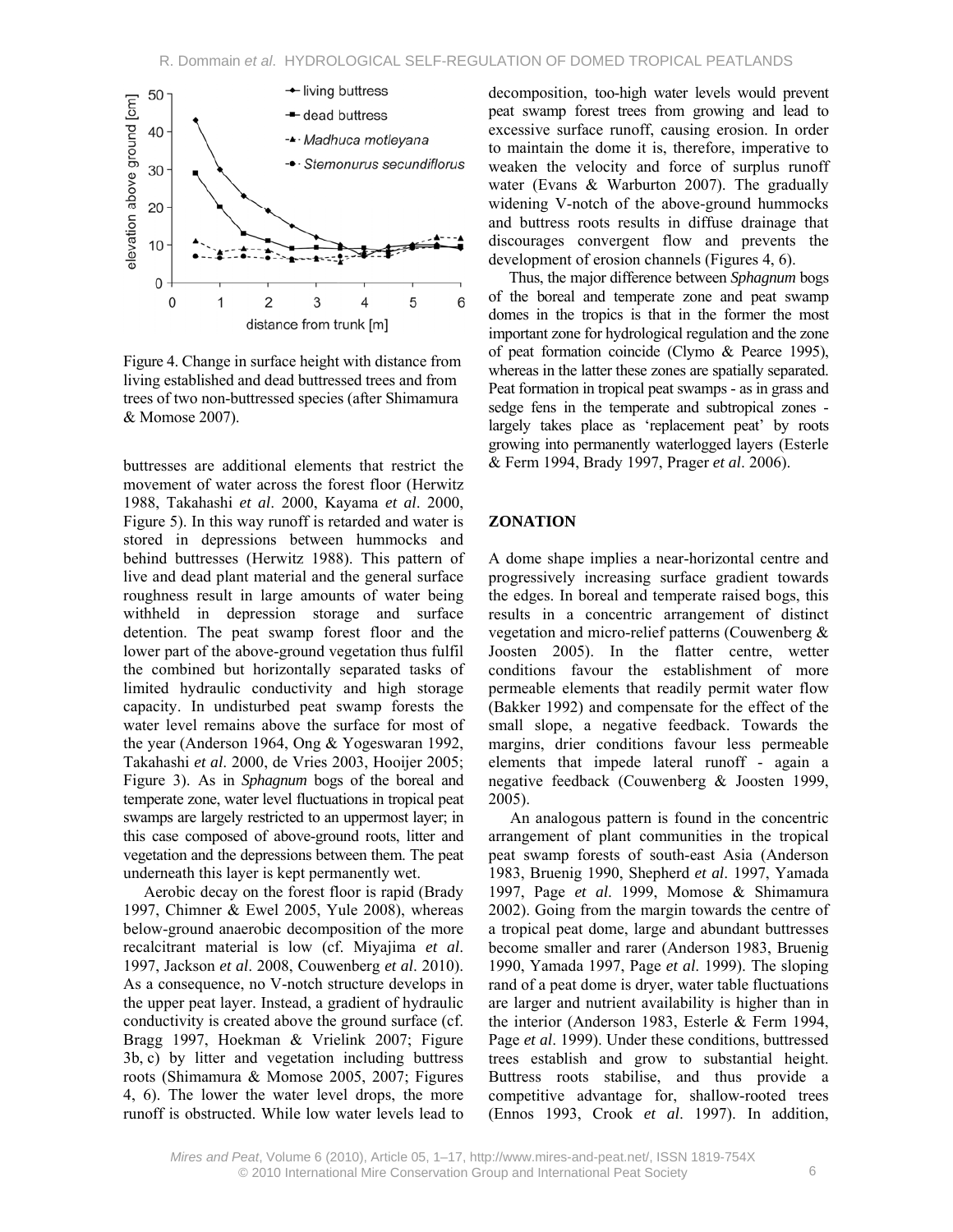

Figure 5. Spreading buttress roots reduce surface runoff and cause ponding of water. Tanjung Puting National Park, Central Kalimantan, April 2008. Photo: René Dommain.



Figure 6. Vegetation in the peatland near the 20/21 March camp, as seen by the Dutch botanist Sijfert Koorders during the 1891 IJzerman expedition through Sumatra (IJzerman *et al*. 1895, Potonié 1907) with explicit V-notchstructures at the surface, formed by the buttressed bases of the tree trunks and by stilt roots.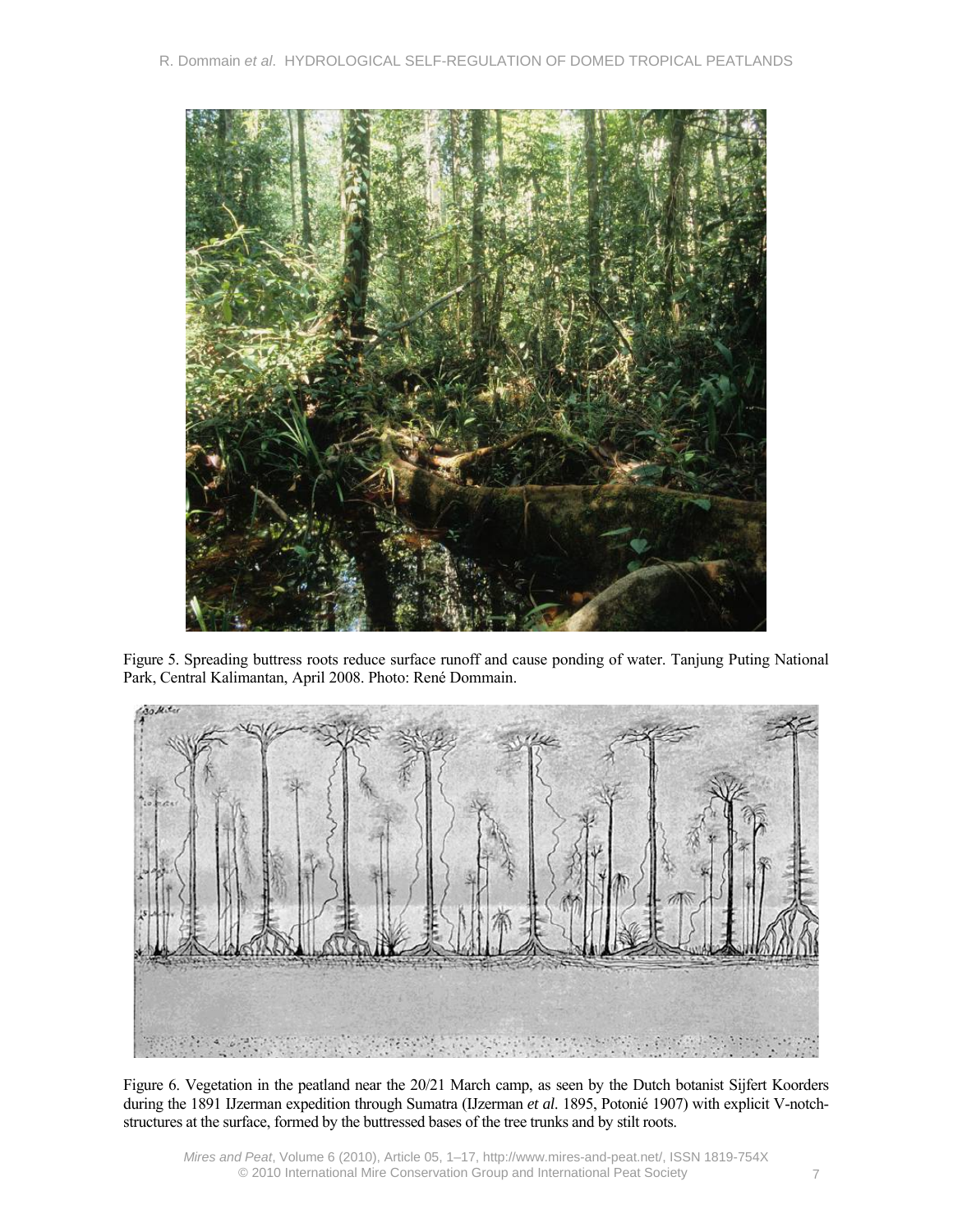buttresses disperse stemflow during heavy rainfall, averting erosion at the tree base and promoting infiltration of the nutrient-rich stemflow water within reach of the tree's own root system (Herwitz 1988). As a result, buttressed trees grow taller than their neighbours. Taller trees are subject to wind stress, which further stimulates the expansion of buttresses (Richter 1984, Ennos 1993). Buttressed trees prompt the formation of hummocks which, in turn, promote the establishment of buttressed trees (Shimamura & Momose 2005); and water ponding upslope of buttresses and hummocks suppresses the establishment of competing buttress-forming species in the close vicinity (Shimamura *et al.* 2006). This feedback explains the higher aerodynamic canopy roughness observed in the forest on the sloping margin of the dome (Anderson 1983, Bruenig 1990, Yamada 1997). Canopy roughness increases wind stress, stimulating the expansion of buttresses and consequently a decrease in surface runoff. This response of the vegetation and surface micro-relief to drier conditions thus provides a negative feedback to the drier conditions.

In response to long-term water level changes, the proportion of hummock-forming buttress trees to non-hummock-forming trees is likely to alter (Shimamura & Momose 2005, 2007, Shimamura *et al.* 2006). Buttress-forming trees, because of their general flood intolerance, respond to rising water levels with reduced recruitment (Shimamura *et al*. 2006) and probably also with lower growth rates or even dieback, while flood tolerant non-moundforming trees are favoured. Such a change in vegetation increases horizontal hydraulic conductivity, mitigating the effect of increased water input or decreased water losses. Under drier conditions, buttress-forming trees may establish also in depressions (Shimamura *et al*. 2006) and outcompete flood-tolerant species, thus increasing the density of stagnating structures on the peat surface, which will moderate the lowered input or increased loss of water.

Moving towards the centre of the tropical peat swamp dome, the water table is generally closer to the surface and flooding is more frequent and persistent, making species with stilt roots and pneumatophores (e.g. knee roots) more competitive (cf. Richards 1952, Corner 1978, Wittmann & Parolin 2005). These adaptive root formations obstruct water flow less than the buttresses on the dome margin, thereby allowing better lateral drainage. In conclusion, the flat and wet central area is dominated by forest types that readily permit runoff, whereas lateral water losses on the sloping, drier margin are limited through increased representation of tree species that form buttresses and hummocks.

## **VEGETATION**

In temperate and boreal raised bogs, only a handful of the *ca*. 300 moss species of the genus *Sphagnum* in existence (Michaelis in press) are able to shape a continuously renewing upper peat layer that combines a small hydraulic conductivity with a large storage coefficient (Joosten 1993). The effectiveness of these few species is illustrated by the wide distribution of *Sphagnum* raised bogs.

In contrast, the occurrence of tropical ombrogenous domed peatlands is much more limited. Of the  $12.5$  million  $km<sup>2</sup>$  of humid tropics in the world (Schultz 2005), less than 1% is covered by peat swamp domes, almost exclusively in south-east Asia. Some  $165,000 \text{ km}^2$  of forested peatland exists in tropical Africa and South America (Joosten 2009), but ombrogenous peat domes of similar extent and thickness have not yet been described from these continents in spite of seemingly suitable climatic, geological, and geomorphological conditions (IMCG Global Peatland Database www.imcg.net/gpd/gpd.htm, Whitmore 1975, Sieffermann 1988). There are some large mounds of ombrogenous peat in the coastal plain of Surinam and French Guiana, but their maximum thickness is only 2.5 m (Brinkman & Pons 1968). Lähteenoja *et al*. (2009) report the occurrence of ombrotrophic peat domes of similar thickness from Peruvian Amazonia. Domed forested peatlands may prove to cover large tracts of the Congo basin interfluves (cf. Campbell 2005), but hardly anything is known about them.

Several of the dominant peat swamp forest taxa of south-east Asia are endemic to this region, including the genera *Shorea*, *Gonystylus*, *Dactylocladus*, *Swintonia*, *Madhuca*, *Palaquium* and *Parastemon*. Trees of these taxa may play a decisive role in the formation and maintenance of peat swamp domes (cf. Whitmore 1975). The role of these taxa may be similar to that of the few key *Sphagnum* species in boreal and temperate bogs. On the other hand, tree species adapted to oligotrophic waterlogged conditions occur also elsewhere in the tropics (Richards 1952, Bruenig 1990) and display similar morphological adaptations such as buttressed roots. Possible differences in the recalcitrance to decomposition of the plant material (cf. Hedges *et al*. 1985) may explain why extensive tropical peat swamp forests have been found only in south-east Asia. We are, however, not aware of any comparative research into this issue. On the other hand, the apparent restriction of extensive peat domes to south-east Asia may rather result from peculiarities of Holocene landscape, climate and sea level evolution in the Sunda region (Anderson 1964, Sieffermann *et al.* 1987, Dommain *et al*. 2009).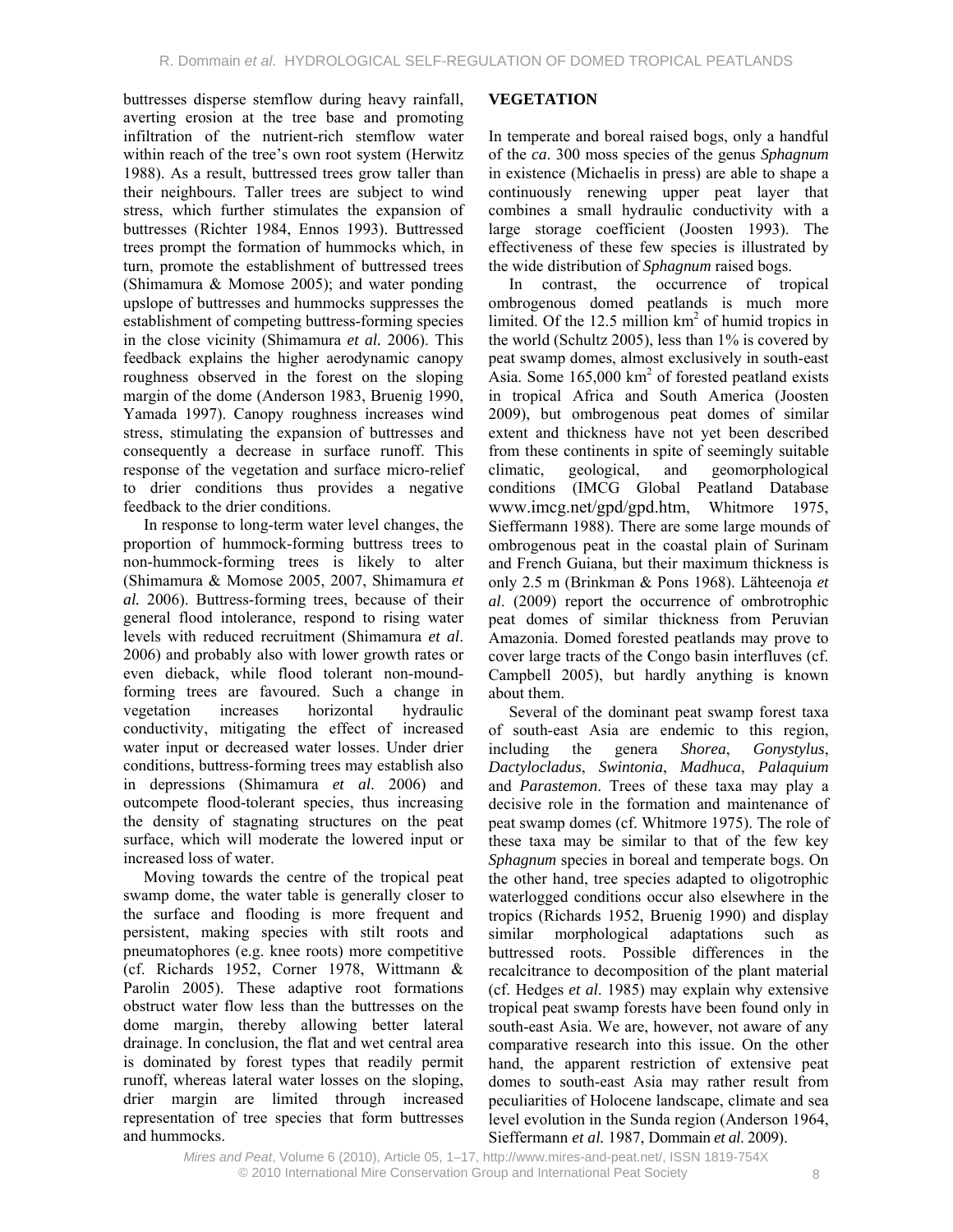### **HYDROLOGICAL SELF-REGULATION**

Besides its v-notch structure and vegetation patterning and zonation, a living tropical peat swamp may possess various other hydrological self-regulation mechanisms that guarantee a more or less stable water table. These mechanisms function over a varying range of spatial and temporal scales. In *Sphagnum* bogs of the Northern Hemisphere (and Tierra del Fuego), a whole series of regulation mechanisms has been identified (Joosten 1993, Couwenberg & Joosten 1999, Couwenberg *et al.* 2005). Table 2 explores whether equivalent mechanisms exist in domed tropical peatlands and lists related research needs.

Albedo change, surface oscillation and intraspecific changes in plant growth form (Table 2) will function over the short term, i.e. on sub-annual to decadal timescales. Changes in composition, shape and configuration of vegetation and relief elements may constitute important self-regulation mechanisms on a decadal to centennial timescale. Changes in the spatial configuration of the surface elements over time stabilise against broad-scale changes in the hydrological boundary conditions.

Detailed palaeo-ecological investigation could unfold such spatio-temporal dynamics for past periods of strong climate variability, whereas dynamic forest models with an integrated hydrology component could simulate these feedback mechanisms and identify thresholds that trigger them under different climate scenarios.

### **RESTORING SELF-REGULATION**

The challenges to be faced in restoring severely disturbed peatlands to living peatswamp forests are enormous. Deforestation and fire destroy the vegetation, which is the regulating structure that maintains the hydrological conditions needed to sustain the peat body. Furthermore, the removal of vegetation cover leads to increased soil surface temperatures and faster peat decomposition (Brady 2004, Ali *et al*. 2006, Ludang *et al.* 2007). Drainage also leads to subsidence with the strongest subsidence occurring along the ditches and canals, thus promoting erosion and the formation of explicit 'mini domes' (Hooijer *et al*. 2008), which frustrates rewetting of large areas. Severe fires may remove large parts of the peat body (Usup *et al*. 2004). Flooding of repeatedly burnt areas hampers re-establishment of trees (Giesen 2004, Van Eijk & Leenman 2004, Wösten *et al.* 2006).

Crucial for restoration is the awareness that in peatlands plants, water and peat are mutually interdependent. The plants determine the surface hydrology and the hydraulic properties of the peat that is formed. Water levels determine which plants will grow, whether peat will be accumulated and stored, and how strongly decomposed it will be. The plant cover and peat structure determine how the water will flow and how the water level will fluctuate. These close interrelations imply that when any one of these components is degraded, the others will also deteriorate. Not necessarily all at once, but in the longer run inevitably.

Selective logging alters species composition and therewith organic matter supply to the peat body (Brady 2004). More importantly it renders the hydraulic structure of the vegetation more 'open', most significantly along the dome margins where large trees with buttresses, which are essential for hydrological self-regulation, are preferentially removed. Restoration should focus on protecting and re-establishing these species. If hydrology has been altered by (often illegal) selective logging and the construction of narrow and shallow canals for transporting the logs, the canals must be closed.

When vegetation and hydrology are severely altered, up-to-date three-dimensional models with small contour interval must assess whether a hydrologically viable shape is still present, will spontaneously re-develop (e.g. by decomposition of too-dry protuberances), or can easily be restored. Based on such models and on data on local climate and hydraulic conductivity, surface flow paths with their specific discharge rates have to be identified in order to place dams in the most effective way (Edom *et al*. 2007). With respect to dam placement it is important to think in terms of coherent systems rather than of single dams. One should keep in mind that enormous volumes of water *have* to leave the dome, even in pristine peat swamp forest. It is thus senseless to make dams fully impermeable and to dam up as much water as possible. Restoration measures should be designed to allow the surplus water to leave the dome without causing damage (Ritzema & Wösten 2006), while retaining a sufficient store for drier periods. Canal blocks should force the water to spread out over the surface of the peatland to re-wet as wide an area as possible. This approach will often mean that a dense network of cascading dams with small head differences must be constructed (Ritzema & Wösten 2006, Edom *et al.* 2007). To disperse the water, damming should proceed centripetally starting from the centre of the dome. By spreading the water over the largest possible area, flow velocity and erosive power are reduced, flood-tolerant plants (e.g. *Pandanus* spp., *Combretocarpus rotundatus*) can re-establish more easily in the channels (self-recovery by terrestrialisation), and pressure on downstream dams decreases (Edom *et al.* 2007).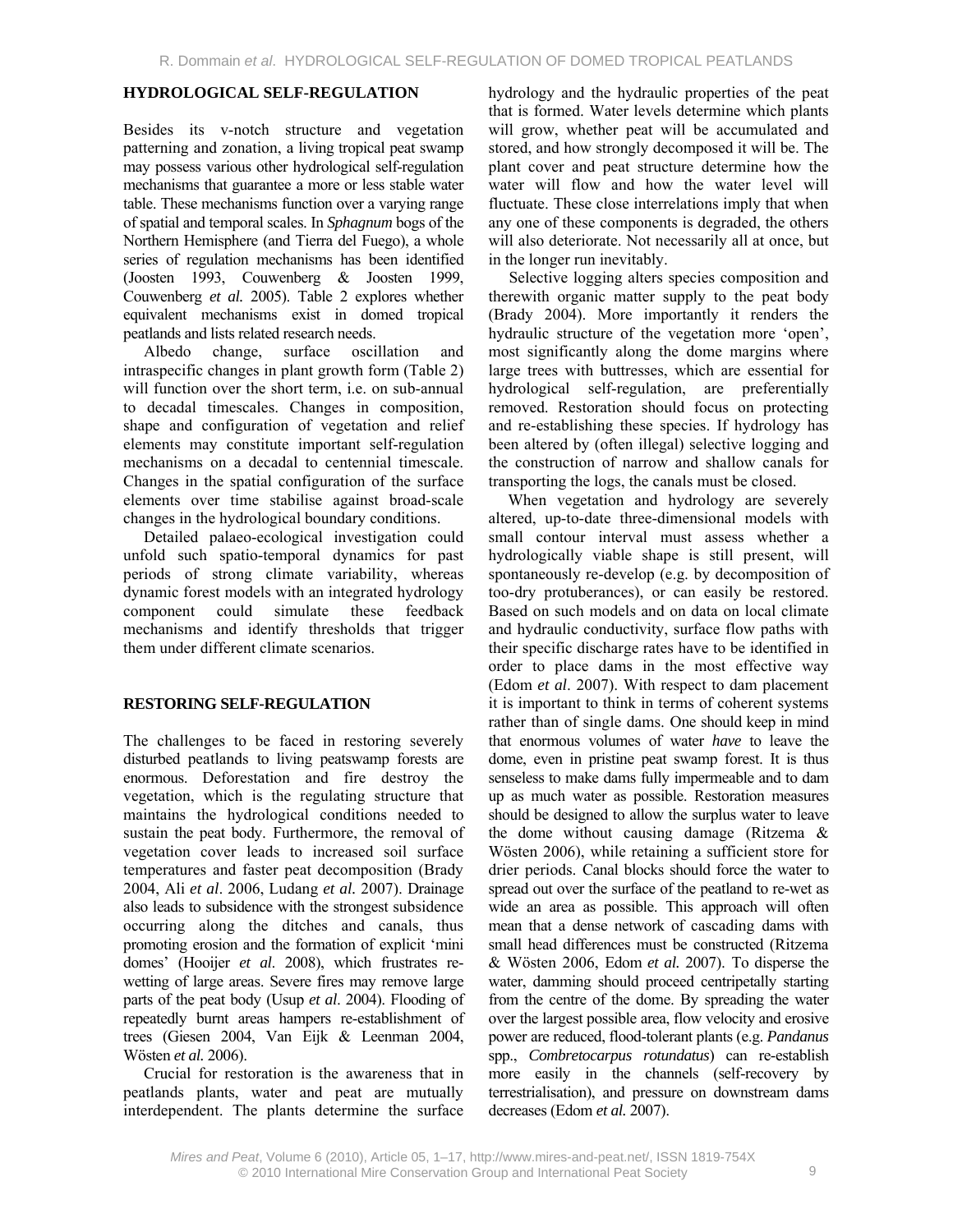| Mechanism                                                                 | Sphagnum bog                                                                                                                                                                                                                                                                                                                                                          | Tropical peat dome                                                                                                                                                                                                                                    | Potential importance in<br>tropical peat domes                                                                                                                                                                                                                              |
|---------------------------------------------------------------------------|-----------------------------------------------------------------------------------------------------------------------------------------------------------------------------------------------------------------------------------------------------------------------------------------------------------------------------------------------------------------------|-------------------------------------------------------------------------------------------------------------------------------------------------------------------------------------------------------------------------------------------------------|-----------------------------------------------------------------------------------------------------------------------------------------------------------------------------------------------------------------------------------------------------------------------------|
| Evapotranspiration<br>control                                             | Increase in surface albedo<br>(reduces evaporation by<br>reflecting heat) due to<br>Sphagnum capitula turning<br>white when suffering water<br>shortage (Eggelsmann<br>1963, Harris 2008).                                                                                                                                                                            | Leaf shedding during<br>severe droughts (less<br>than 100 mm rain<br>month $^{-1}$ and at least<br>two weeks without<br>rain; Goldammer<br>2007).                                                                                                     | Most short-term<br>control of<br>evapotranspiration by<br>tropical peat swamp<br>trees will rely on<br>stomatal behaviour.                                                                                                                                                  |
| oscillation<br>Surface<br>(Mooratmung)                                    | Reversible swelling and<br>shrinking of peat with<br>changing water supply<br>between seasons reduces<br>water level fluctuations<br>relative to the surface<br>(Weber 1902, Whittington<br>et al. 2007, Fritz et al.<br>2008). Changes in water<br>level furthermore coincide<br>with immediate changes in<br>pore space and hydraulic<br>conductivity (Price 2003). | Surface oscillation up<br>to 2 cm observed in the<br>Mawas peatland<br>(Central Kalimantan;<br>Hoekman & Vrielink<br>2007); drainage-related<br>drying of peat is partly<br>reversible (Salmah et<br>al. 1992).                                       | Likely to be less<br>intense than in<br>Sphagnum bogs. Also<br>likely to be less<br>important in peat<br>swamps because<br>woody material will<br>make peat structure<br>more resistant to<br>elastic changes.                                                              |
| Intraspecific changes<br>in growth form                                   | Growth form and thus<br>hydrological characteristics<br>of a single species of<br>Sphagnum change with<br>changing water level,<br>giving better capillarity and<br>lower permeability in dry<br>locations and conditions<br>(Joosten 1993,<br>Couwenberg et al. 2005,<br>Baumann 2006).                                                                              | Size and extent of<br>buttresses changes<br>along hydrological<br>gradients, for instance in<br>Shorea albida<br>(Anderson 1983,<br>Bruenig 1990).                                                                                                    | Requires further study,<br>particularly with<br>respect to whether<br>intraspecific changes in<br>morphology represent<br>negative or positive<br>feedbacks to changing<br>hydrological site<br>conditions.                                                                 |
| Changes of species,<br>vegetation types and<br>micro-relief<br>structures | Different Sphagnum<br>species with different<br>growth forms occupy<br>different hydrological<br>niches (e.g. Overbeck &<br>Happach 1957, Ratcliffe &<br>Walker 1958, Luken 1985,<br>Rydin 1993, Rydin et al.<br>2006) and have different<br>hydraulic properties.                                                                                                    | Wide variation in tree<br>growth forms, floristic<br>composition and of<br>micro-relief elements<br>along hydrological<br>gradients (Anderson<br>1983, Yamada 1997,<br>Page et al. 1999,<br>Shimamura et al. 2006,<br>Shimamura & Momose<br>$2007$ ). | Detailed palaeo-<br>ecological studies may<br>reveal temporal<br>dynamics in relation to<br>changes in site<br>conditions.<br>Quantitative research<br>into feedback<br>mechanisms and<br>further inventories of<br>species and their<br>morphological traits is<br>needed. |

Table 2. Self-regulation mechanisms in domed *Sphagnum* bogs and possible equivalents in tropical peat swamp forest domes, together with an estimate of how important each one might be in tropical peat domes.

*(continued)*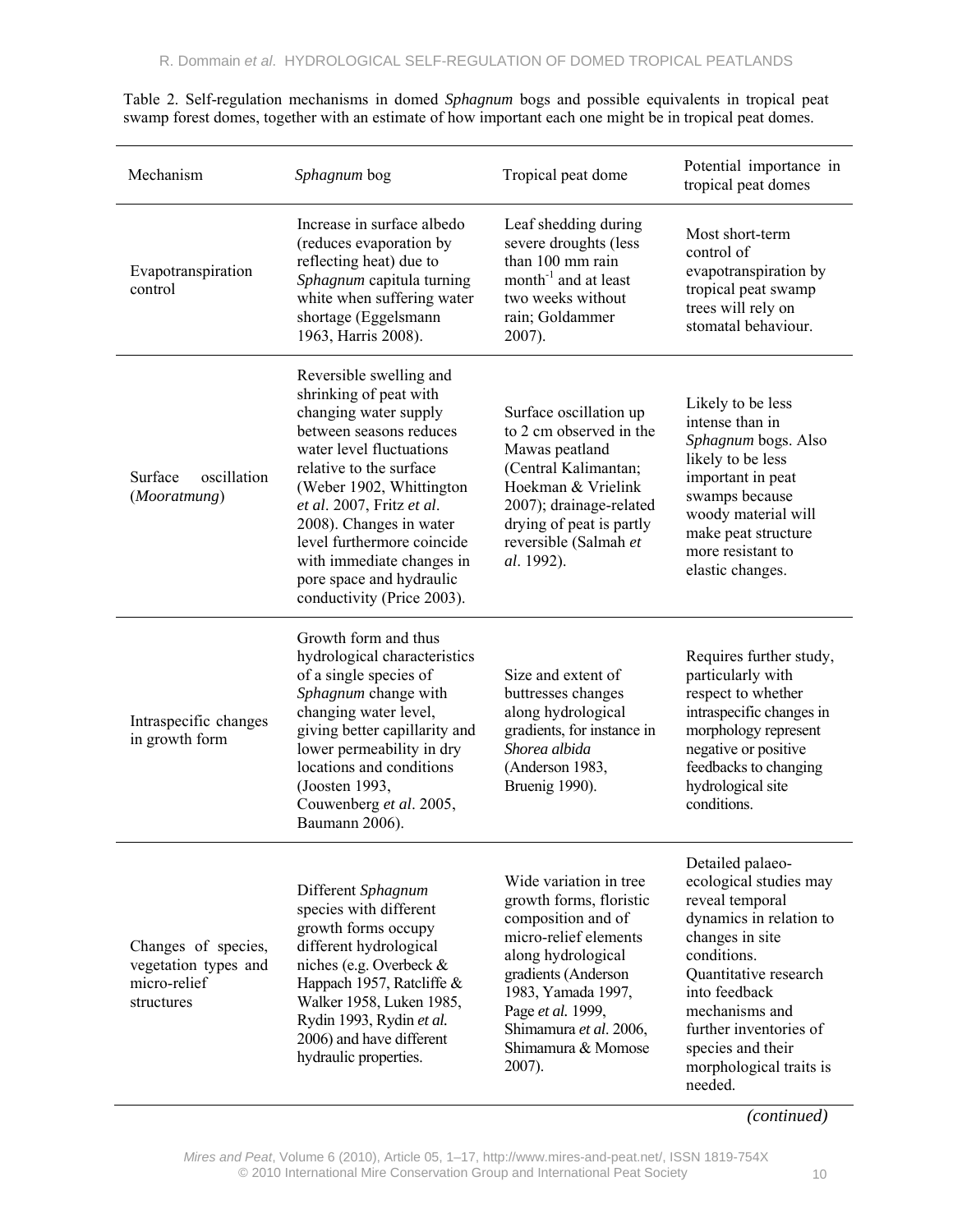| Mechanism          | Sphagnum bog                                                                                                                                                                                                                                                                                                                                                                                                                                                    | Tropical peat dome                                                                                                                                                                                                                                                    | Potential importance in<br>tropical peat domes                                                                                                                                                                                                                                                                                                                                                                                     |
|--------------------|-----------------------------------------------------------------------------------------------------------------------------------------------------------------------------------------------------------------------------------------------------------------------------------------------------------------------------------------------------------------------------------------------------------------------------------------------------------------|-----------------------------------------------------------------------------------------------------------------------------------------------------------------------------------------------------------------------------------------------------------------------|------------------------------------------------------------------------------------------------------------------------------------------------------------------------------------------------------------------------------------------------------------------------------------------------------------------------------------------------------------------------------------------------------------------------------------|
| Microtope pattern  | Arrangement of elongated<br>drier hummocks and wetter<br>hollows perpendicular to<br>the slope increases<br>efficiency of hydrological<br>regulation. Wetter elements<br>store water whilst drier<br>ones impede runoff<br>(Couwenberg & Joosten)<br>1999).                                                                                                                                                                                                     | Hummock coalescence<br>to form ridges has been<br>described (Yonebayashi<br>et al. 1997) and patterns<br>of large stripes are<br>visible in the Baram<br>peat dome between the<br>Baram and Bakong<br>Rivers in northern<br>Sarawak (Anderson<br>1983, Bruenig 1990). | Formation of such<br>explicit patterns is less<br>likely on tropical peat<br>domes because of their<br>rather gentle slopes,<br>the large water level<br>fluctuations and the<br>smaller difference in<br>hydraulic conductivity<br>between hummocks<br>and hollows (cf.<br>Couwenberg 2005). In<br>many areas, any<br>natural patterns may<br>already have been<br>obliterated by<br>drainage, logging or<br>natural degradation. |
| Mesopattern        | The increasing surface<br>gradient from the centre to<br>the margins of the dome is<br>reflected in concurrent<br>decreasing wetness and<br>hydraulic conductivity of<br>distinct concentric zones.<br>Changes in size and shape<br>of the dome affect the<br>extent of these zones<br>(Couwenberg & Joosten<br>2005).                                                                                                                                          | Concentric zonation of<br>forest types, with<br>flood-tolerant species<br>dominating the centre<br>and buttressed trees<br>more abundant towards<br>the edges (Anderson<br>1964, 1983, Bruenig<br>1990, Page et al.<br>1999).                                         | Needs quantitative<br>hydrological research.                                                                                                                                                                                                                                                                                                                                                                                       |
| Limit to dome size | With increasing width, the<br>dome becomes flatter and<br>thereby wetter, increasing<br>the likelihood of bog-burst.<br>Surface area increases<br>quadratically in relation to<br>bog diameter, whereas<br>circumference increases<br>linearly. If concentrated<br>water discharge then<br>creates an incision in the<br>peat dome, the original<br>dome cannot persist and<br>splits into two smaller parts<br>(Masing 1972,<br>Couwenberg & Joosten<br>1999). | Landslides are known<br>to occur in peatswamp<br>forests (Lee & Pradhan<br>2007), but descriptions<br>are rare. Wilford<br>$(1966)$ reports a<br>landslide in a peat<br>swamp in Sarawak.<br>Dividing blackwater<br>streams are common<br>(Figure 1).                 | Probably important,<br>especially through<br>time.                                                                                                                                                                                                                                                                                                                                                                                 |

## *Table 2 continued*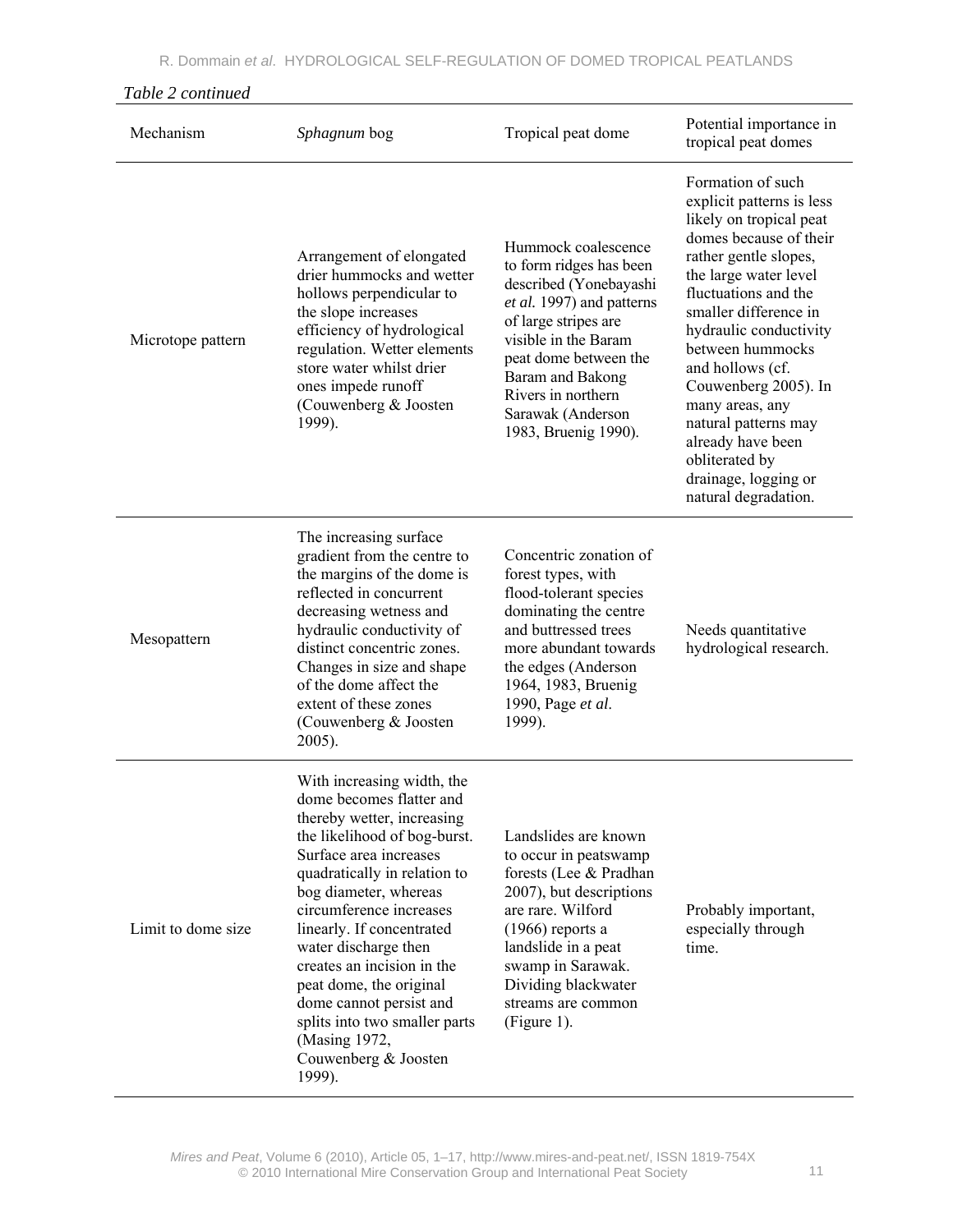Overflow provisions in dams intended to prevent the development of erosive flow paths around them may introduce the drawback that water flow is concentrated and the drainage base remains too low. Preferential channelling around the dams must be restricted by extending them sidewards and encouraging a protective sward of vegetation to reestablish.

In deforested areas and severely degraded forests, the structure that provides hydrological regulation under natural conditions has been removed and runoff is too rapid due to lack of surface resistance. Thus, water drains away too quickly in the wet season, leaving the surface peat dry and prone to decomposition during the dry season. To keep the surface permanently wet, depression storage and surface detention must be established by stimulating the development of vegetation that can effectively reduce water discharge. Pioneer species like ferns may not slow down water flow sufficiently, whereas seedlings of the necessary buttressed trees germinate and survive only on hummocks (Yonebayashi *et al.* 1997, Shimamura & Momose 2007) and cannot cope with the harsh conditions that prevail after degradation and re-wetting (Giesen 2004, Van Eijk & Leenman 2004, Wösten *et al.* 2006). Thus, in addition to blocking the canals, restoration should re-introduce buttressed trees by creating hummocks and re-plant areas where surface slopes lead to toorapid runoff. Intensive hydrological assistance over prolonged periods may be necessary.

Because common agricultural activities such as oil palm and *Acacia* cultivation require lowered water levels, the allocation of different parts of a single peat dome to different land uses will frustrate attempts to restore the hydrological integrity of the peatland. Drainage canals will reduce the potential height of the water table mound that sustains the peat dome (cf. Glaser *et al*. 2004, Equation 1), slowing or halting peat formation even in zones that are allocated to conservation and not directly drained. Furthermore, the associated migration of the water divide towards its new equilibrium point will render areas elsewhere on the dome no longer saturated with water and thus also subject to peat losses (cf. Glaser *et al*. 2004).

When the shape of the peatland is so disrupted by drainage, oxidation and fire that there is no prospect of restoring one or more (new) self-sustaining *living* peat domes, the focus must be on slowing down peat oxidation and preventing fire by re-wetting the peatland as completely as possible. As buttressforming tree species are unlikely to have sufficient capacity for re-wetting under such conditions, it may be necessary to construct artificial ridges perpendicular to the slope to retain wet-season runoff (cf. rice terraces).

The challenge for such severely degraded areas is to develop and implement land use systems that combine economic benefits with maximal re-wetting.

The management principles described above should not be misconstrued to suggest that restoration of degraded peat domes is reasonably simple; this would give a totally false impression. The fact that large supplies of rainwater and sophisticated self-regulation processes are necessary to guarantee even a minimal constant water supply to the peat mound illustrates the improbability of peat swamp dome existence and the consequent difficulties of restoration. That their resilience against changes in climate and vegetation is not unlimited is underlined by the ongoing degradation of the peat domes in inland Central Kalimantan which have already been degrading for more than a thousand years (Sieffermann *et al*. 1988, Dommain *et al*. 2009).

As peat domes with limited or no damage are already extremely rare in south-east Asia - if they persist at all (Miettinen & Liew 2010a, b) - high priority must be given to conserving any surviving examples, and to restoring domes that still have good potential for reinstatement as self-regulating peat accumulating entities. It is imperative that such areas are rapidly identified and adequately protected, restored and managed (cf. Wetlands International 2010).

Peat must be retained not only in conservation areas but also in agricultural and forestry areas in order to avoid sustained CO<sub>2</sub> emissions (Couwenberg *et al.*) 2010) and increased risk of flooding and loss of fertile soil. Thus, for areas that cannot be maintained or restored to living peat swamp forest, the challenge is to develop and implement management techniques that combine economic benefits with minimal impact on the remaining environmental functions of the peatland (Brady 2004, Joosten & Augustin 2006, Wichtmann & Joosten 2007). Although such 'paludicultures' such as wet agriculture, wet forestry and pisciculture may not yet be fully profitable, they will become so when the functions of carbon storage and avoidance of  $CO<sub>2</sub>$ emissions are monetarised and appropriately remunerated (cf. Butler *et al*. 2009).

## **ACKNOWLEDGEMENTS**

This article is a contribution to the work of the International Advisory Group of the Wetlands International Central Kalimantan Peatlands Project (www.wetlands.org/ckpp). We thank Aswin Usup for providing rainfall data and Ingo Dittrich for hydrological insights and calculations. The constructive comments of Olivia Bragg, Dicky Clymo, Henk Wösten and four anonymous referees are gratefully acknowledged.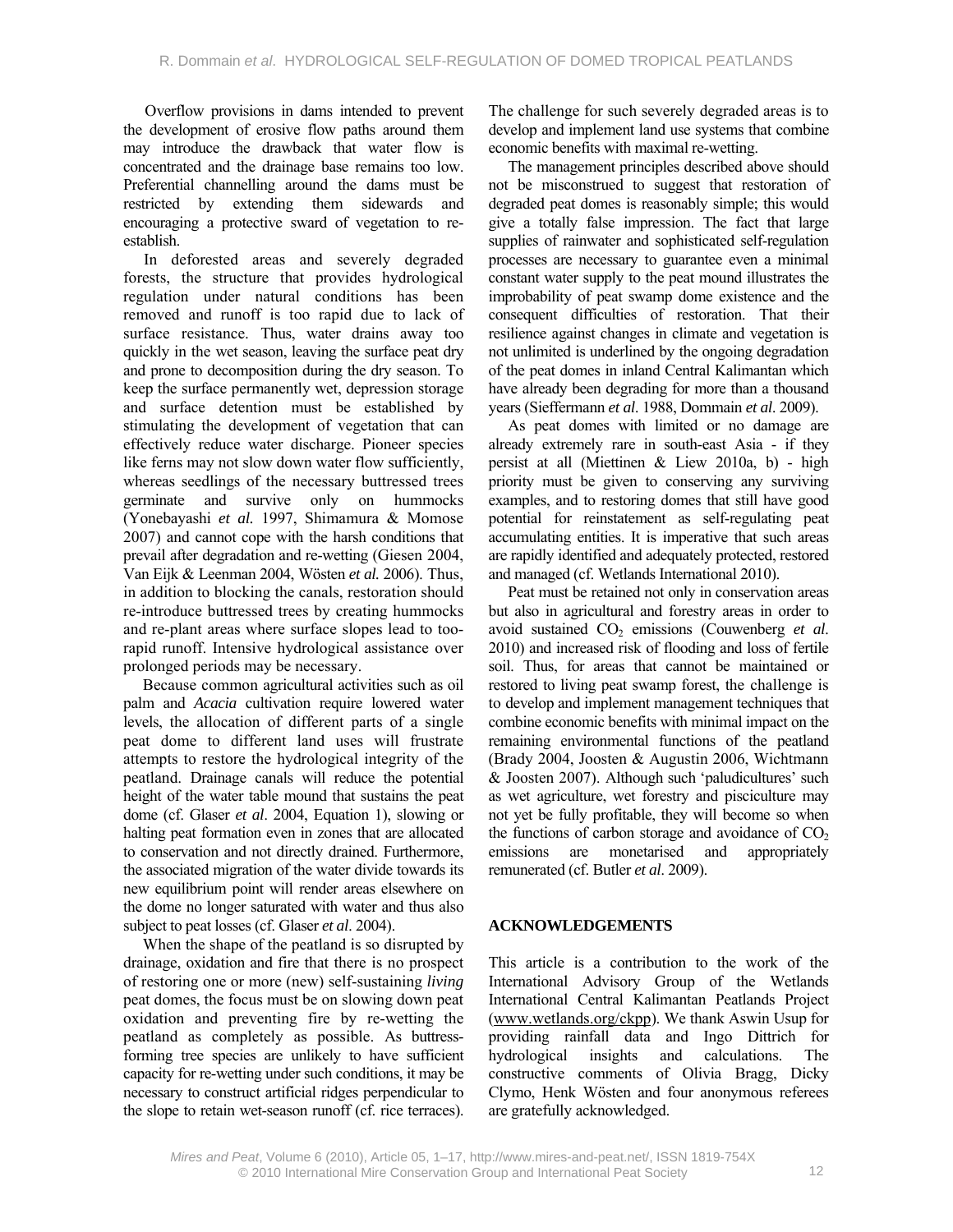#### **REFERENCES**

- Aldrian, E. & Susanto, R.D. (2003) Identification of three dominant rainfall regions within Indonesia and their relationship to sea surface temperature. *International Journal of Climatology*, 23, 1435– 1452.
- Ali, M., Taylor, D. & Inubushi, K. (2006) Effects of environmental variations on  $CO<sub>2</sub>$  efflux from tropical peatland in eastern Sumatra. *Wetlands*, 26, 612–618.
- Anderson, J.A.R. (1964) The structure and development of the peat swamps of Sarawak and Brunei. *The Journal of Tropical Geography*, 18, 7–16.
- Anderson, J.A.R. (1983) The tropical peat swamps of western Malesia. In: Gore, A.J.P. (ed.) *Mires: Swamps, Bogs, Fen and Moor*. Ecosystems of the World 4B, Elsevier, Amsterdam, 181–199.
- Bakker, T.W.M. (1992) The shape of bogs from a hydrological point of view. *International Peat Journal*, 4, 47–54.
- Baumann, M. (2006) Water flow, spatial patterns, and hydrological self regulation of a raised bog in Tierra del Fuego (Argentina). MSc Thesis, Greifswald University, 96 pp.
- Brady, M.A. (1997) Effects of vegetation changes on organic matter dynamics in three coastal peat deposits in Sumatra, Indonesia. In: Rieley, J.O. & Page, S.E. (eds.) *Biodiversity and Sustainability of Tropical Peatlands*, Samara Publishing, Cardigan, UK, 113–134.
- Brady, M. (2004) Tropical peat accumulation and decay in relation to management. *Proceedings of the International Workshop on Integrated Management and Rehabilitation of Peatlands, 6–7 February 2004*, Kuala Lumpur, 12 pp. http://www.peat-portal.net/newsmaster.cfm?& menuid= 40&action= view&retrieveid =1014.
- Bragg, O. (1997) Understanding ombrogenous mires of the temperate zone and the tropics: an ecohydrologist's viewpoint. In: Rieley, J.O. & Page, S.E. (eds.) *Biodiversity and Sustainability of Tropical Peatlands*, Samara Publishing, Cardigan, UK, 135–146.
- Brinkman, R. & Pons, L.J. (1968) *A Pedogeomorphologic Classification and Map of the Holocene Sediments in the Coastal Plain of the Three Guianas*. Soil Survey Paper No. 4, Netherlands Soil Survey Institute, Wageningen, 40 pp.
- Bruenig, E.F. (1974) *Ecological Studies in the Kerangas Forests of Sarawak and Brunei*. Borneo Literature Bureau for Sarawak Forest Department, xiv+237 pp.
- Bruenig, E.F. (1990) Oligotrophic forested wetlands

in Borneo. In: Lugo, A.E., Brinson, M. & Brown, S. (eds.) *Forested Wetlands*. Ecosystems of the World 15, Elsevier, Amsterdam, 299–334.

- Brunig, E.F. (1969) On the seasonality of droughts in the lowlands of Sarawak (Borneo). *Erdkunde*, 23, 127–133.
- Butler, R.A., Koh, L.P. & Ghazoul, J. (2009) REDD in the red: palm oil could undermine carbon payment schemes. *Conservation Letters*, 2, 67–73.
- Campbell, D. (2005) The Congo River Basin. In: Fraser, L.H., Keddy, P.A. (eds.) *The World's Largest Wetlands: Ecology and Conservation*. Cambridge University Press, Cambridge, 149– 165.
- Childs, E.C. (1969) *An Introduction to the Physical Basis of Soil Water Phenomena*. John Wiley and Sons Limited, London, 493 pp.
- Chimner, R.A. & Ewel, K.C. (2005) A tropical freshwater wetland: II. Production, decomposition, and peat formation. *Wetlands Ecology and Management*, 13, 671–684.
- Clymo, R.S. (1991) Peat growth. In: Shane, L.C.K. & Cushing, E.J. (eds.) *Quaternary Landscapes*. University of Minnesota Press, Minneapolis, 76– 112.
- Clymo, R.W. & Pearce, D.M.E. (1995) Methane and carbon dioxide production in, transport through, and efflux from a peatland. *Philosophical Transactions of the Royal Society of London A*, 350, 249–259.
- Corner, E.J.H. (1978) *The Freshwater Swamp-forest of South Johore and Singapore.* Botanic Gardens, Singapore, 266 pp.
- Couwenberg, J. (2005) A simulation model of mire patterning - revisited. *Ecography*, 28, 653–661.
- Couwenberg, J., Baumann, M., Holz, I., Iturraspe, R., Joosten, H. & Köpke, K. (2005) The patterned bog of the Valle de Andorra (Tierra del Fuego): measurements and modelling. In: *Libro de Resúmenes* (*Abstracts Book*), *IMCG Mires and Peatlands Field Symposium Tierra del Fuego* 2005, IMCG, Ushuaia, 39–40.
- Couwenberg, J., Dommain, R. & Joosten, H. (2010) Greenhouse gas fluxes from tropical peatlands in south-east Asia. *Global Change Biology*, 16, 1715 – 1732. doi: 10.1111/j.1365-2486.2009.02016.x
- Couwenberg, J. & Joosten, H. (1999) Pools as missing links: the role of nothing in the being of mires. In: Standen, V.J., Tallis J.H. & Meade, R. (eds.) *Patterned Mires and Mire Pools - Origin and Development; Flora and Fauna*. British Ecological Society, London, 87–102.
- Couwenberg, J. & Joosten, H. (2005) Self organisation in raised bog patterning: the origin of microtope zonation and mesotope diversity. *Journal of Ecology*, 93, 1238–1248.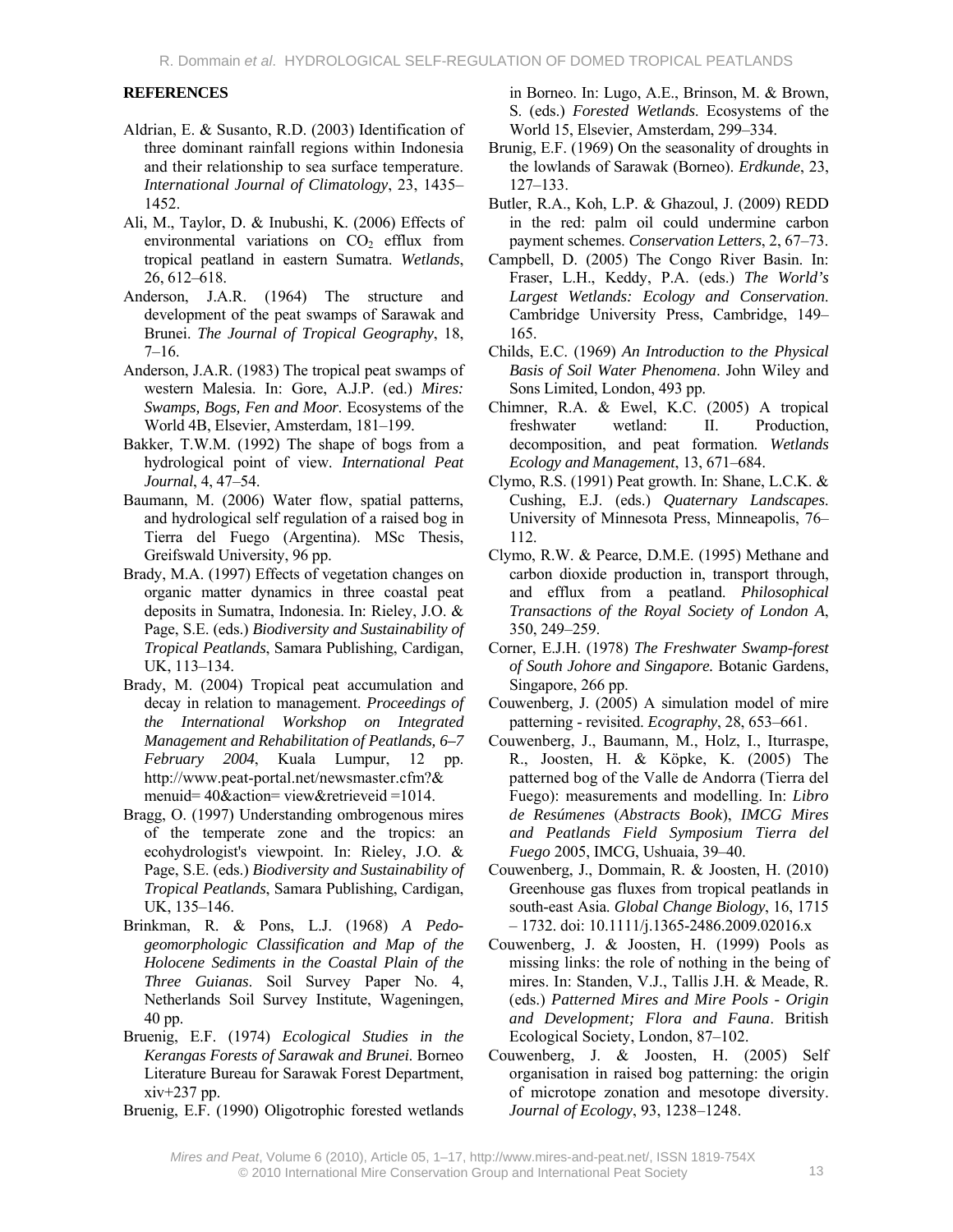- Crook, M.J., Ennos, A.R. & Banks, J.R. (1997) The function of buttress roots: a comparative study of the anchorage systems of buttressed (*Aglaia* and *Nephelium ramboutan* species) and nonbuttressed (*Mallotus wrayi*) tropical trees. *Journal of Experimental Botany*, 48, 1703–1716.
- Dau, J.H.C. (1823) *Neues Handbuch über den Torf dessen natürliche Entstehung und Wiedererzeugung, Nutzen im Allgemeinen und für den Staat* (*New Handbook on Peat – its Natural Origin and Re-production, Use in General and for the State*). J.C. Hinrichsche Buchhandlung, Leipzig, viii+248 pp.
- de Vries, F.T. (2003) *Practical Use of a Hydrological Model for Peatlands in Borneo*. Alterra Report 797, Wageningen, 87 pp.
- DID & LAWOO (1996) *Western Jahore Integrated Agricultural Development Project. Peat Soil Management Study*. Department of Irrigation and Drainage, Kuala Lumpur and Land and Water Research Group, Wageningen, 271 pp.
- Dommain, R., Couwenberg, J. & Joosten, H. (2009) Holocene peat and carbon sequestration rates and palaeo- and modern  $CO<sub>2</sub>$  emissions from SE-Asian peatswamps. Conference abstract number 21, *The Role and Importance of Peatlands in the Global Carbon Cycle: Past, Present, and Future*, Conference held in Prague, Czech Republic, September 25–29, 2009. Available online at: http://www.peatnet.siu.edu/Assets/D.pdf.
- Edom, F., Dittrich, I., Goldacker, S. & Kessler, K. (2007) Die hydromorphologisch begründete Planung der Moorrevitalisierung im Erzgebirge (Hydromorphologically based planning for mire regeneration in the Ore Mountains). In: *Praktischer Moorschutz im Naturpark Erzgebirge/Vogtland und Beispiele aus anderen Gebirgsregionen: Methoden, Probleme, Ausblick*. Sächsische Landesstiftung Natur und Umwelt, Dresden, 19–32 (in German).
- Eggelsmann, R. (1963) Die potentielle und aktuelle Transpiration eines Seeklimahochmoores (The potential and actual transpiration of an oceanic raised mire). *International Association of Scientific Hydrology Publication* 62, 88–97 (in German).
- Ennos, A.R. (1993). The function and formation of buttresses. *Tree*, 8, 350–351.
- Esterle, J.S. & Ferm, J.C. (1994) Spatial variability in modern tropical peat deposits from Sarawak, Malaysia and Sumatra, Indonesia: analogues for coal. *International Journal of Coal Geology*, 26, 1–41.
- Evans, M. & Warburton, J. (2007) *Geomorphology of Upland Peat: Erosion, Form and Landscape Change*. Blackwell Publishing, 280 pp.
- Fritz, C., Campbell, D.I. & Schipper, L.A. (2008) Oscillating peat surface levels in a restiad peatland, New Zealand - magnitude and spatiotemporal variability. *Hydrological Processes*, 22, 3264–3274.
- Giesen, W. (2004) *Causes of Peat Swamp Forest Degradation in Berbak NP, Indonesia, and Recommendation for Restoration*. Arcadis Euroconsult, Arnhem, 127 pp.
- Glaser, P.H., Hansen, B.C.S., Siegel D.I., Reeve A.S. & Morin P.J. (2004) Rates, pathways and drivers for peatland development in the Hudson Bay Lowlands, northern Ontario, Canada. *Journal of Ecology*, 92, 1036–1053.
- Goldammer, J.G. (2007) History of equatorial vegetation fires and fire research in Southeast Asia before the 1997–98 episode: A reconstruction of creeping environmental changes. *Mitigation and Adaptation Strategies for Global Change*, 12, 13–32.
- Harris, A. (2008) Spectral reflectance and photosynthetic properties of *Sphagnum* mosses exposed to progressive drought. *Ecohydrology*, 1, 35–42.
- Harrison, R.D. (2001) Drought and the consequences of El Niño in Borneo: a case study of figs. *Population Ecology*, 43, 63–75.
- Hedges, J.I., Cowie, G.L., Ertel, J.R., Barbour, R.J. Hatcher, P.G., (1985) Degradation of carbohydrates and lignins in buried woods. *Geochimica et Cosmochimica Acta*, 49, 701-711.
- Hendon, H.H. (2003) Indonesian rainfall variability: Impacts of ENSO and local air-sea interaction. *Journal of Climate*, 16, 1775–1790.
- Herwitz, S.R. (1988) Buttresses of tropical rainforest trees influence hillslope processes. *Earth Surface Processes and Landforms*, 13, 563–567.
- Hoekman, D. & Vrielink, A. (2007) Satellite radar monitoring of tropical peat swamp forests. Presentation held at the 7th Science Team Meeting of the Kyoto & Carbon Initiative. URL: http://www.eorc.jaxa.jp/ALOS/en/kyoto/jan2007/ pdf/2-08-Hoekman\_Arjen\_KC7.pdf
- Hoekman, D.H. (2007) Satellite radar observation of tropical peat swamp forest as a tool for hydrological modelling and environmental protection. *Aquatic Conservation: Marine and Freshwater Ecosystems*, 17, 265–275.
- Hooijer, A. (2005) Hydrology of tropical wetland forests: recent research results from Sarawak peat swamps. In: Bonell, M. & Bruijnzeel, L.A. (eds.) *Forest, Water and People in the Humid Tropics*. Cambridge University Press, Cambridge, 447–461.
- Hooijer, A., Haasnoot, M., van der Vat, M. & Vernimmen, R. (2008) *Master Plan for the*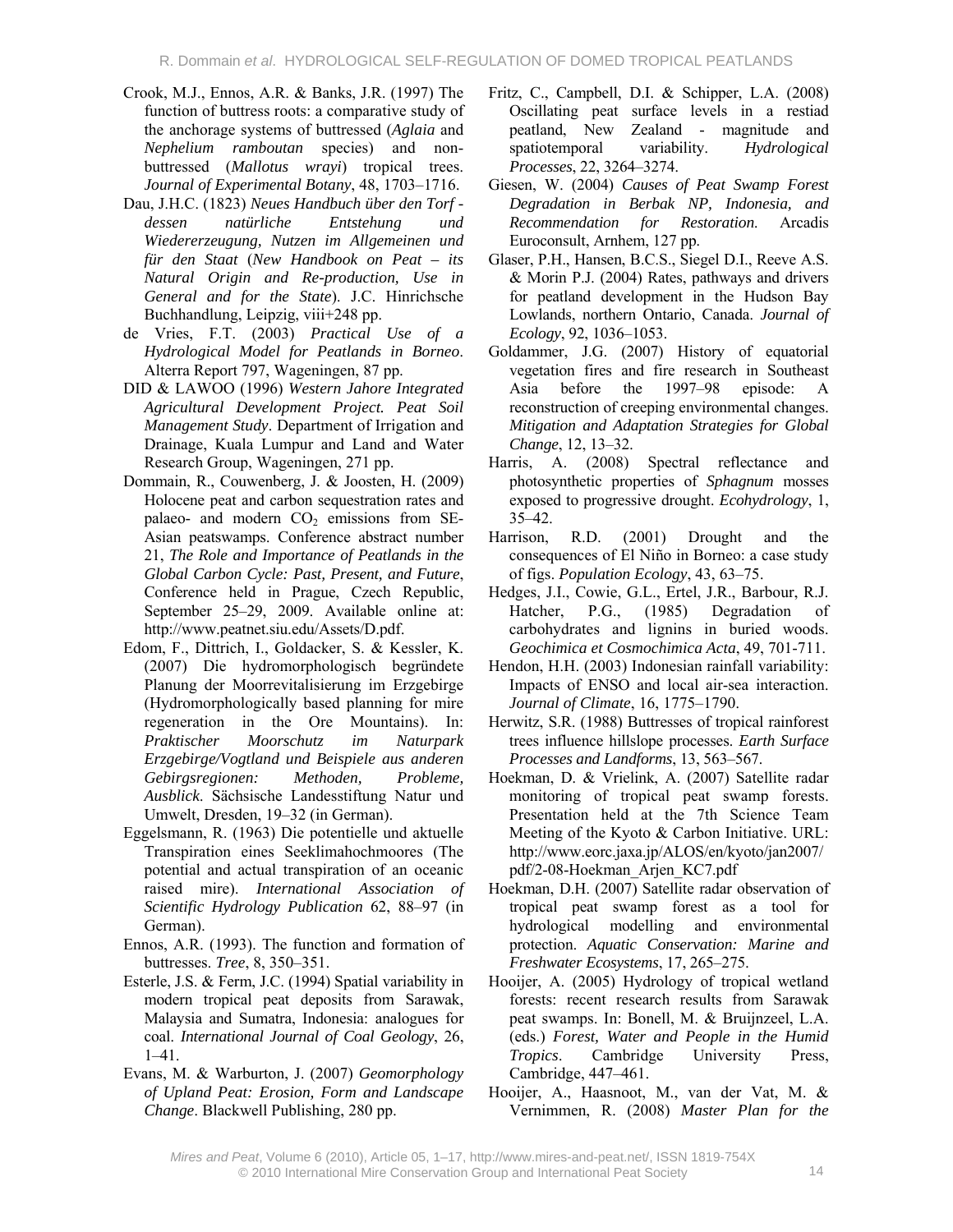*Conservation and Development of the Ex-mega Rice Project Area in Central Kalimantan, Cluster 3: Hydrology and Peatland Water Management*. Technical report: Peatland subsidence scenarios for the EMRP area, Euroconsult MottMacDonald/Deltares, Jakarta/Delft, 75 pp.

- Huisman, L. (1972) *Groundwater Recovery*. MacMillan Press, London, 336 pp.
- IJzerman, J.W., van Bemmelen, J.F., Koorders, S.H. & Bakhuis, L.A. (1895) *Dwars door Sumatra. Tocht van Padang naar Siak* (*Straight Through Sumatra. Excursion from Padang to Siak*). Bohn, Haarlem / Kolff, Batavia, 536 pp. (in Dutch).
- Ingram, H.A.P. (1982) Size and shape in raised mire ecosystems: a geophysical model. *Nature*, 297, 300–303.
- Ivanov, K.E. (1953) *Gidrologija bolot* (*Mire Hydrology*). Gidrometeoizdat, Leningrad, 299 pp.
- Ivanov, K.E. (1981) *Water Movement in Mirelands*. Academic Press, London, xxviii+276 pp.
- Jackson, C.R., Liew, K.C. & Yule, C.M. (2008) Structural and functional changes with depth in microbial communities in a tropical Malaysian peat swamp forest. *Microbial Ecology*, 17, 231– 241.
- Joosten, H. (1993) Denken wie ein Hochmoor: Hydrologische Selbstregulation von Hochmooren und deren Bedeutung für Wiedervernässung und Restauration (Thinking like a bog: hydrological self-regulation of raised mires and its implications for re-wetting and restoration). *Telma*, 23, 95–115 (in German).
- Joosten, H. (2009) *The Global Peatland CO<sub>2</sub> Picture*. Wetlands International, Ede, 33 pp.
- Joosten, H. & Augustin, J. (2006) Peatland restoration and climate: on possible fluxes of gases and money. In: Bambalov, N.N., (ed.) *Peat in Solution of Energy, Agriculture and Ecology Problems*, Proceedings of the International Conference, Minsk, May 29–June 2 2006, Tonpik, Minsk, 412–417.
- Kayama, M., Takahashi, H. & Limin, S.H. (2000) Water balance of a peat swamp forest in the upper catchment of the Sebangau River, Central Kalimantan. In: Iwakuma, T., Inoue, T., Kohyama, T., Osaki, M., Simbolon, H., Tachibana, H., Takahashi, H., Tanaka, N. & Yabe, K. (eds.) *Proceedings of the International Symposium on Tropical Peatlands Bogor, Indonesia, 22–24 November 1999*, Hokkaido University, Sapporo & Indonesian Institute of Sciences, Bogor, 299–306.
- Lähteenoja, O., Ruokolainen, K., Schulman, L. & Alvarez, J. (2009) Amazonian floodplains harbour minerotrophic and ombrotrophic peatlands.

*Catena*, 79, 140–145.

- Lee, S. & Pradhan, B. (2007) Landslide hazard mapping at Selangor, Malaysia using frequency ratio and logistic regression models. *Landslides*, 4, 33–41.
- Ludang, Y., Jaya, A. & Inoue, T. (2007) Microclimate conditions of the developed peatland in Central Kalimantan. *Journal of Applied Sciences*, 7, 2604–2609.
- Luken, J.O. (1985) Zonation of *Sphagnum* mosses: interactions among shoot growth, growth form, and water balance. *The Bryologist*, 88, 374–379.
- Masing, V. (1972) Typological approach in mire landscape study (with a brief multilingual vocabulary of mire landscape structure). In: *Estonia – Geographical Studies*, Estonian Geographical Society, Tallinn, 61–84.
- Michaelis, D. (in press) *Die* Sphagnum*-Arten der Welt* (*The* Sphagnum *Species of the World*). Bibliotheca Botanica 160. E. Schweizerbart, Stuttgart, 375 pp. (in German).
- Miettinen, J. & Liew, S.C. (2010a) Degradation and development of peatlands in Peninsular Malaysia and in the islands of Sumatra and Borneo since 1990. *Land Degradation and Development*, 21, 285–296.
- Miettinen, J. & Liew, S.C. (2010b) Status of peatland degradation and development in Sumatra and Kalimantan. *Ambio* DOI 10.1007/s13280-010-0051-2
- Miyajima, T., Wada, E., Hanba, Y.T. & Vijarnsorn, P (1997) Anaerobic mineralization of indigenous organic matters and methanogenesis in tropical wetland soils. *Geochimica et Cosmochimica Acta*, 61, 3739–3751.
- Molengraaff, G.A.F. (1900) *Borneo Expeditie Geologische Verkenningstochten in Centraal-Borneo (1893–94)* (Borneo Expedition - Geological Reconnaissance in Central-Borneo (1893–94). Brill, Leiden & Gerlings, Amsterdam,  $xxi+529$  pp. $+$ app.
- Momose, K. & Shimamura, T. (2002) Environments and people of Sumatran peat swamp forests I: distribution and typology of vegetation. *Southeast Asian Studies*, 40, 74–86.
- Nughroho, K., Gianinazzi, G. &. Widjaja-Adhi, I.P.G. (1997) Soil hydraulic properties of Indonesian peat. In: Rieley, J.O. & Page, S.E. (eds.) *Biodiversity and Sustainability of Tropical Peatlands*, Samara Publishing, Cardigan, 147– 155.
- Ong, B.Y. & Yogeswaran, M. (1992) Peatland as a resource for water supply in Sarawak. In: Aminhuddin, B.Y. (ed.) *Tropical Peat.*  Proceedings of the International Sympoisum on Tropical Peatland, 6–10 May 1991, Kuching,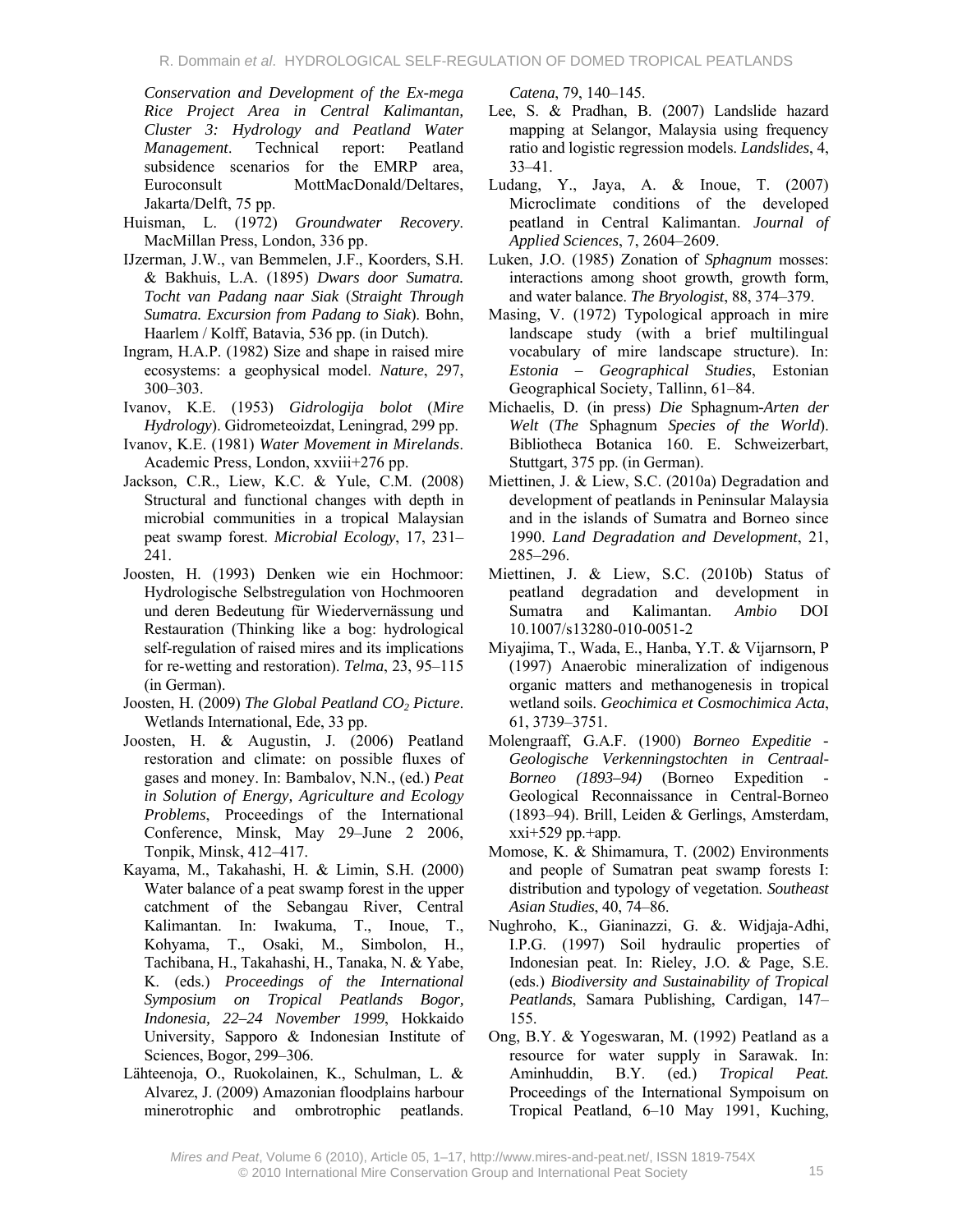Sarawak, Malaysia, Malaysian Agricultural Research and Development Institute (MARDI), Serdang, 255–268.

- Overbeck, F. & Happach, H. (1957) Über das Wachstum und den Wasserhaushalt einiger Hochmoorsphagnen (On the growth and water economy of some raised mire *Sphagna*). *Flora*, 144, 335–402 (in German).
- Page, S.E., Rieley, J.O., Shotyk, O.W. & Weiss, D. (1999) Interdependence of peat and vegetation in a tropical peat swamp forest. *Philosophical Transactions of the Royal Society, London, Series B: Biological Science*, 354, 1885–1897.
- Philander, S.G.H. (1983) El Niño Southern Oscillation phenomena. *Nature*, 302, 295–301.
- Polak, E. (1933) Ueber Torf und Moor in Niederländisch Indien. *Verhandelingen der Koninklijke Academie van Wetenschappen te Amsterdam, Afdeeling Natuurkunde (tweede sectie)*, 3, 1–85 (in German).
- Potonié, H. (1907) Ein von der Holländisch-Indischen Sumatra-Expedition entdecktes Tropenmoor (A tropical mire discovered during the Dutch-Indonesian Sumatra expedition). *Oesterreichische Moorzeitschrift*, 8, 161–173 (in German).
- Prager, A., Barthelmes, A. & Joosten, H. (2006) A touch of tropics in temperate mires: on alder carrs and carbon cycles. *Peatlands International*, 2006/2, 26–31.
- Price, J. (2003) Role and character of seasonal peat soil deformation on the hydrology of undisturbed and cutover peatlands. *Water Resources Research*, 39, 1241, doi:10.1029/2002wr001302.
- PS Konsultant (1998) *Detailed Design and Construction Supervision of Flood Protection and Drainage Facilities for Balingian RGC Agricultural Development Project, Sibu Division, Sarawak (Inception Report).* Department of Irrigation and Drainage, Kuching, 24 pp.
- Ratcliffe, D.A. & Walker, D. (1958) The Silver Flowe, Galloway, Scotland. *Journal of Ecology*, 46, 407–445.
- Richards, P.W. (1952) *The Tropical Rain Forest*. Cambridge University Press, Cambridge, 450 pp.
- Richter, W. (1984) A structural approach to the function of buttresses of *Quararibea asterolepis*. *Ecology*, 65, 1429–1435.
- Ritzema, H. & Wösten, H. (2006) Hydrology and water management issues in tropical peatlands. Presentation on Restoration and Wise Use of Tropical Peatlands during the Seminar on 31 March 2006 at Can Tho University in Vietnam, RESTORPEAT Project. Available online at: www.restorpeat.alterra.wur.nl/p\_download.htm.

Rydin, H. (1993) Mechanisms of interactions among

*Sphagnum* species along water level gradients. *Advances in Bryology*, 5, 153–185.

- Rydin, H., Gunnarsson, U. & Sundberg, S. (2006) The role of *Sphagnum* in peatland development and persistence. In: Wieder, R.K. &. Vitt, D.H. (eds.) *Boreal Peatland Ecosystems*. Ecological Studies, 188, Springer-Verlag, Heidelberg, 49–65.
- Salmah, Z., Spoor, G., Zahari, A.B. & Welch, D.N. (1992) Importance of water management in peat soil at farm level. In: Aminhuddin, B.Y. (ed.) *Tropical Peat.* Proceedings of the International Sympoisum on Tropical Peatland, 6–10 May 1991, Kuching, Sarawak, Malaysia. Malaysian Agricultural Research and Development Institute, 228–238.
- Schultz, J. (2005) *The Ecozones of the World: The Ecological Divisions of the Geosphere.* Second Edition, Springer-Verlag, Berlin, 252 pp.
- Shepherd, P.A., Rieley, J.O. & Page, S.E. (1997) The relationship between forest vegetation and peat characteristics in the upper catchment of Sungai Sebangau, Central Kalimantan. In: Rieley, J.O. & Page, S.E. (eds.) *Biodiversity and Sustainability of Tropical Peatlands*, Samara Publishing, Cardigan, UK, 191–207.
- Shimamura, T & Momose, K. (2005) Organic matter dynamics control plants species coexistence in a tropical peat swamp forest. *Proceedings of the Royal Society B*, 272, 1503– 1510.
- Shimamura, T. & Momose, K. (2007) Reciprocal interactions between carbon storage function and plant species diversity in a tropical peat swamp forest. *Asian and African Area Studies*, 6, 279– 296.
- Shimamura, T., Momose, K. & Kobayashi, S. (2006) A comparison of sites suitable for the seedling establishment of two co-occurring species, *Swintonia glauca* and *Stemonurus scorpoides*, in a tropical peat swamp forest. *Ecological Research*, 21, 759–767.
- Siderius, C. (2004) *A Hydrological Model of the Air Hitam Laut Watershed and the Impact of Various Land Use Scenarios*. Wageningen University/ Alterra, Wageningen,  $50$  pp + app.
- Sieffermann, R.G. (1988) Le système des grandes tourbières equatorials (The system of large equatorial peatlands). *Annales de Géographie,*  544, 642–666 (in French).
- Sieffermann, G., Fournier, M., Triutomo, S., Sadelman, M.T. & Semah, A.M. (1988) Velocity of tropical forest peat accumulation in Central Kalimantan Province, Indonesia (Borneo). In: Proceedings VIII International Peat Congress, Leningrad 88, Section I. International Peat Society, Leningrad, 90–98.